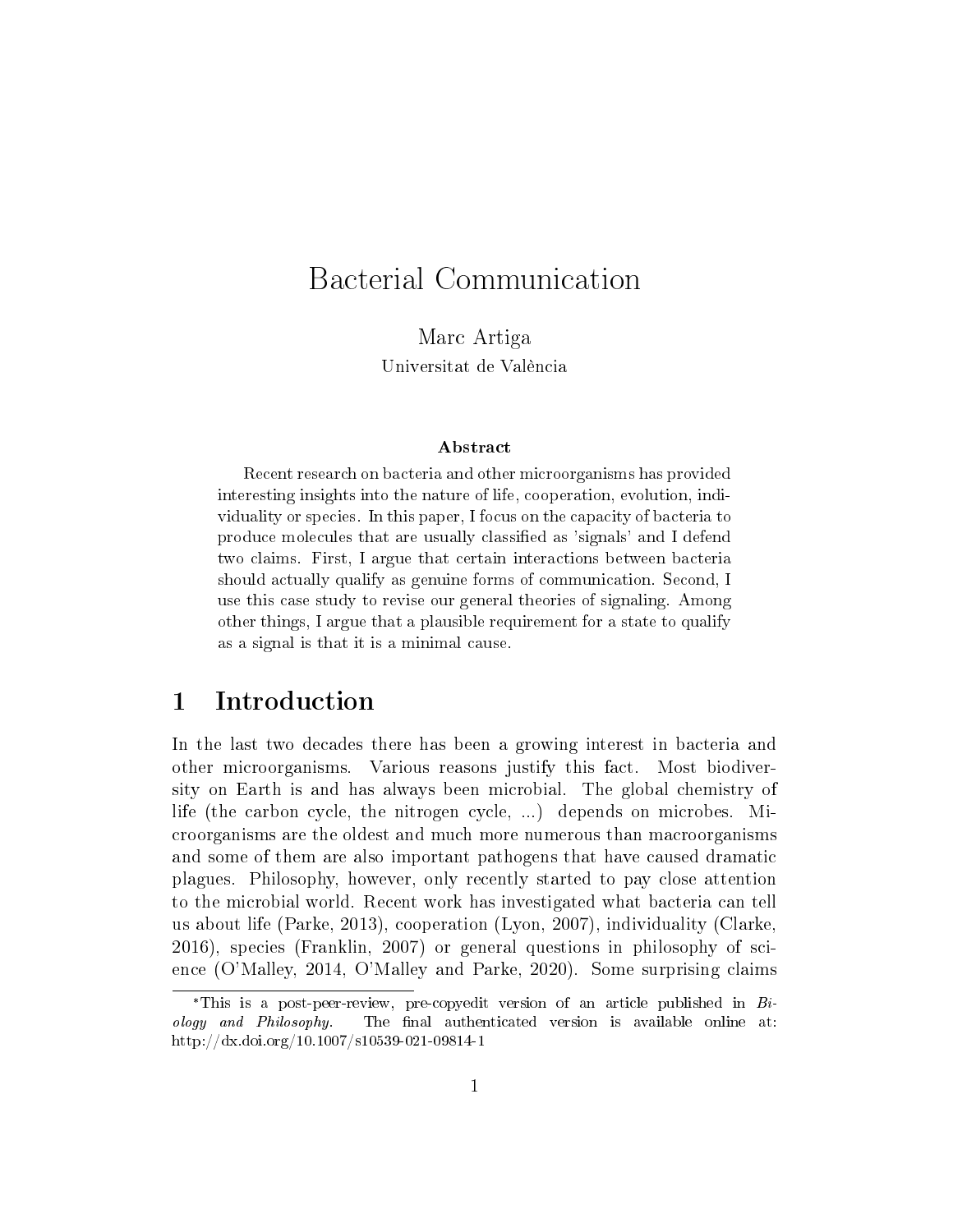have also been put forward, such as the idea that some bacteria aggregates (biofilms) are superorganisms (Shapiro, 1988) or that there is such a thing as bacterial cognition (Shapiro, 2007). In this essay I would like to focus on a different aspect of microbes that has been receiving an increasing amount of attention by scientists: the capacity of certain bacteria to produce signals. More precisely, I will focus on the phenomenon called 'quorum sensing' (QS).

Biologists routinely claim that bacteria communicate by producing and sensing chemical messengers that enable them to coordinate behaviors. However, is this a metaphorical use of 'communication' and 'signal', or should we take these expressions at face value? Do bacteria really transmit semantic information in the same sense in which vervet monkeys or humans do? If this is true, what are the consequences for our understanding of bacteria and communication? This is an important question that has generated some debate in microbiology (Diggle et al., 2007a; Redfield, 2002; Keller and Surette, 2006; Stacy et al., 2012; Whiteley et al., 2017). From a philosophical perspective, microbial communication has often been mentioned, but rarely discussed in detail (Ereshefsky and Pedroso, 2013; O'Malley, 2014; Bich and Frick, 2018). Generally, the notions of communication and signal have mostly been studied in the context of animals (indeed, mostly in mammals). A remarkable exception is the work on formal models of signaling, which sometimes have taken bacterial communication as their target (Skyrms, 2010; Pacheco et al., 2015). These models have been extremely useful in understanding different properties of signals, yet they also have important limitations, three of which are specially important for us: they do not usually engage with microbiological research, omit most empirical detail and assume a very liberal notion of 'signal'. A primary goal of this essay is precisely to address these issues.

There are various reasons that make bacterial communication a fascinating topic. Research on bacteria have already provided very interesting results in understanding some key evolutionary concepts like altruism, kin discrimination or enforcement of cooperation (West et al., 2007). Furthermore, since theoretical approaches to communication have mostly been developed with animals in mind, bacteria provide an excellent opportunity to test these ideas in a different domain. Bacteria also provide exceptional conditions for experimental studies due to short generation times and a context in which mechanistic details are relatively well-known and can easily be manipulated (Popat et al. 2015). Additionally, from a scientific point of view, pressing questions concern the real function of QS molecules and whether they always work as signals, and addressing them requires some conceptual theorizing. As a re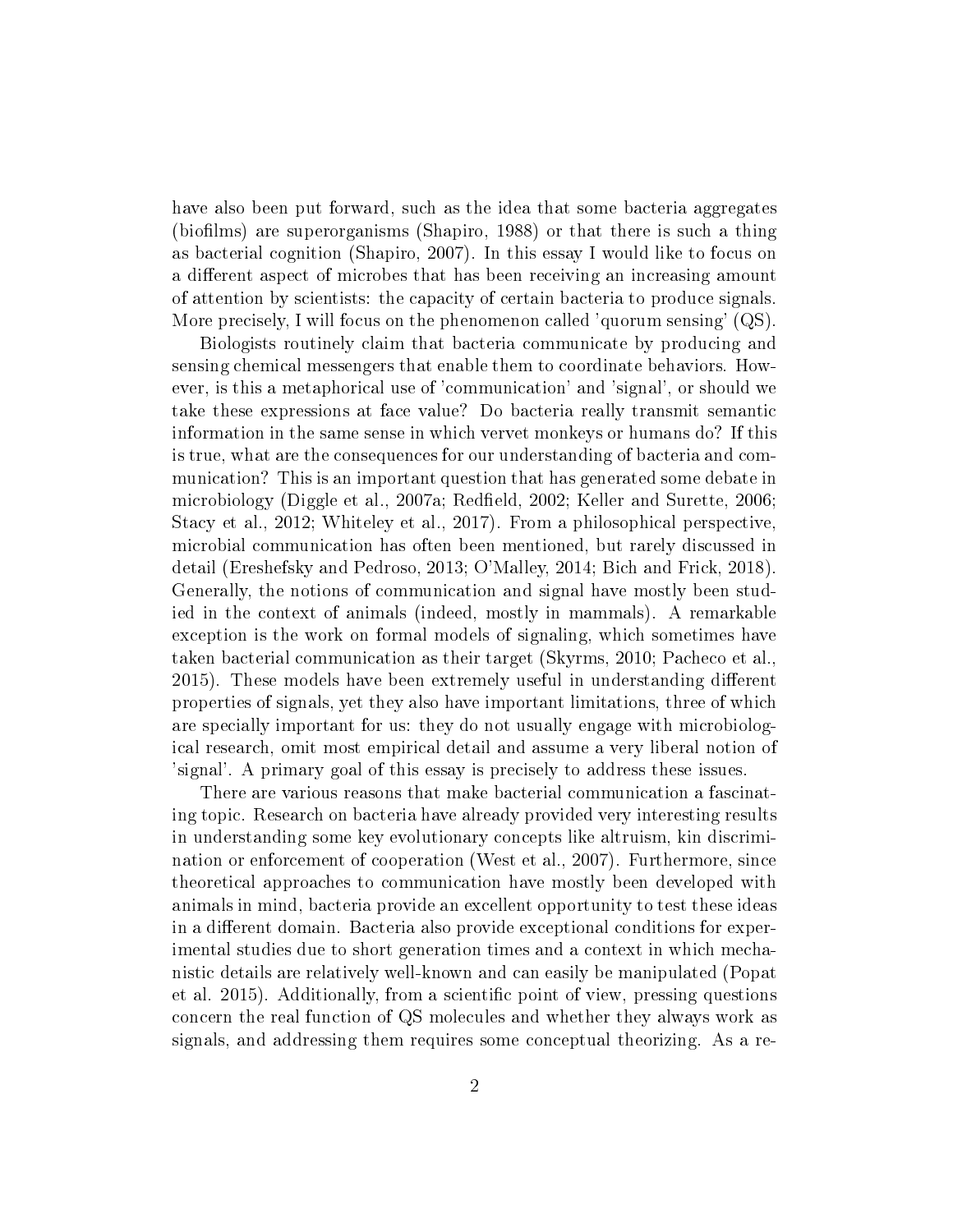cent review suggests, "the current literature sometimes conflates signalling, cueing and coercion, and whether bacteria are interacting via a signal, a cue or coercion can lead to different biological outcomes" (Whiteley et al., 2017: 315). Understanding this phenomenon is also crucial from a practical point of view, since an intervention on QS can be used to control the production of virulence factors or biofilms, among other things (Foster, 2005). Last but not least, it illustrates how different fields can collaborate to understand better a given phenomenon; microbiology, ethology and philosophy have addressed the question of signals and communication from different angles, and I would like to explore how these different perspectives can engage in fruitful collaboration. All in all, this case study is interesting not only because it helps us understand better a captivating phenomenon, but also because we will gain key insights into the nature of signaling and communication form a collaborative perspective. Quorum sensing (QS) provides an excellent opportunity for this kind of research.

More precisely, in this paper I will argue that certain aspects of QS (e.g. its functions, sender-receiver structure, etc.) fit relatively well into extant definitions of communication, whereas other features are more problematic (e.g. excessive liberalism, arbitrariness). As a result, I will defend that bacteria probably engage in genuine communication, although we might need to refine standard definitions of 'signal'. I will also argue that a promising modification appeals to the idea that signals are 'minimal causes'.

Accordingly, the paper is structured in three main sections. In section 2 I will explain the phenomenon called 'quorum sensing'. Section 3 describes the standard approach to communication and presents the good news, i.e. those features of QS that fit this model. Section 4 focuses on the bad news: it presents some difficulties with using the standard model in the context of QS and suggests a strategy for dealing with these worries. I will end with some conclusions and directions for future research.

### 2 Bacterial signaling

Although it used to be believed that bacteria live as monads, we now know that this is a very rare exception (Shapiro, 1988; Dunn and Handelsman, 2002). To coordinate their intense social acitivity, research carried out in the last twenty years strongly suggests that bacteria typically engage in cellto-cell communication (Kolter and Greenberg, 2006; Mukherjee and Bassler,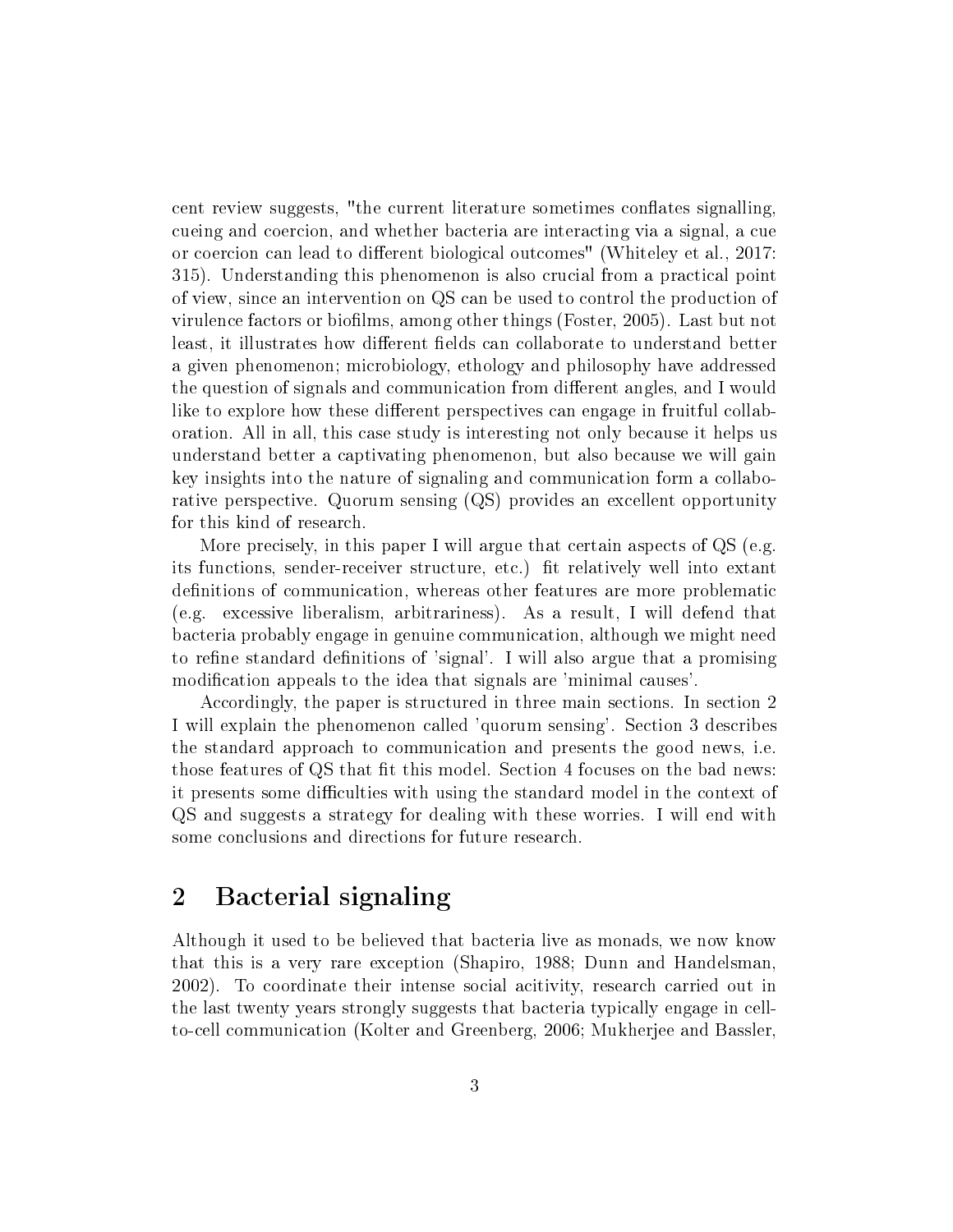2019). Increasing evidence points at the existence of intra-species, interspecies (Ley et al., 2008) and inter-kingdom communication (Hughes and Sperandio,  $2008$ ; Ismail et al.,  $2016$ ), as well as different kinds of signaling systems  $-$  including a form of electrical signals (Prindle et al. 2015; Beagle and Lockless, 2015).

The most important and better understood exchange classified as a form of communication is called 'quorum sensing'. 'Quorum sensing' (QS) refers to a set of sign-mediated interactions in which certain molecules are produced, released and uptaken by other bacteria to coordinate action (Miller and Bassler, 2001; Witzany, 2011a, 2). QS is a process used by Gramnegative as well as Gram-positive bacteria, although the mechanisms might differ (Papenfort and Bassler, 2016).

One of the first and most famous cases involves the symbiotic relationship between *Vibrio fischeri* and the squid *Euprymnia Scolopes*. In the nights in which the moon and the stars penetrate the sea waters, organisms cast a shadow when seen from beneath. In these circumstances, any opaque organism can easily be detected by predators. To avoid this effect, the squid E. scolopes recruits bacteria V. fischeri within its light organ. Once some of the bacteria get into the organ, they start to multiply, which they do at an astonishing rate (Ruby, 1996). After about 12 hours, when the night comes and millions of bacteria inhabit the organ, these bacteria generate bioluminiscence, which helps the squid to avoid casting a shadow and hence being detected (Waters and Bassler, 2005; Haddock, 2010). Of course, light production is a costly process for bacteria in metabolic terms. Nonetheless, both the squid and the bacteria seem to benefit from the interaction: bacteria gain a nutrient-rich environment and protection, and their light helps the squid deter predators (Dessaux et al. 2011).

Yet note that this costly behavior can only benefit the squid if many bacteria are involved in it. When bacteria are scattered in the open see or when there are too few of them in the light organ, generating light is irrelevant and energetically wasteful (Miyashiro and Ruby, 2012). This is why they need some way of detecting that there is a sufficient number of cells at the right place, and the way they do that is by means of QS. In V. fischeri the protein LuxI synthesizes the autoinducer 3OC6-homoserine lactone, which is subsequently released into the environment. As the number of individuals in the light organ increases this molecule rapidly accumulates in the milieu and, once a certain threshold is reached, the autoinducer initiates a signaling cascade within bacteria (which includes binding the transcription factor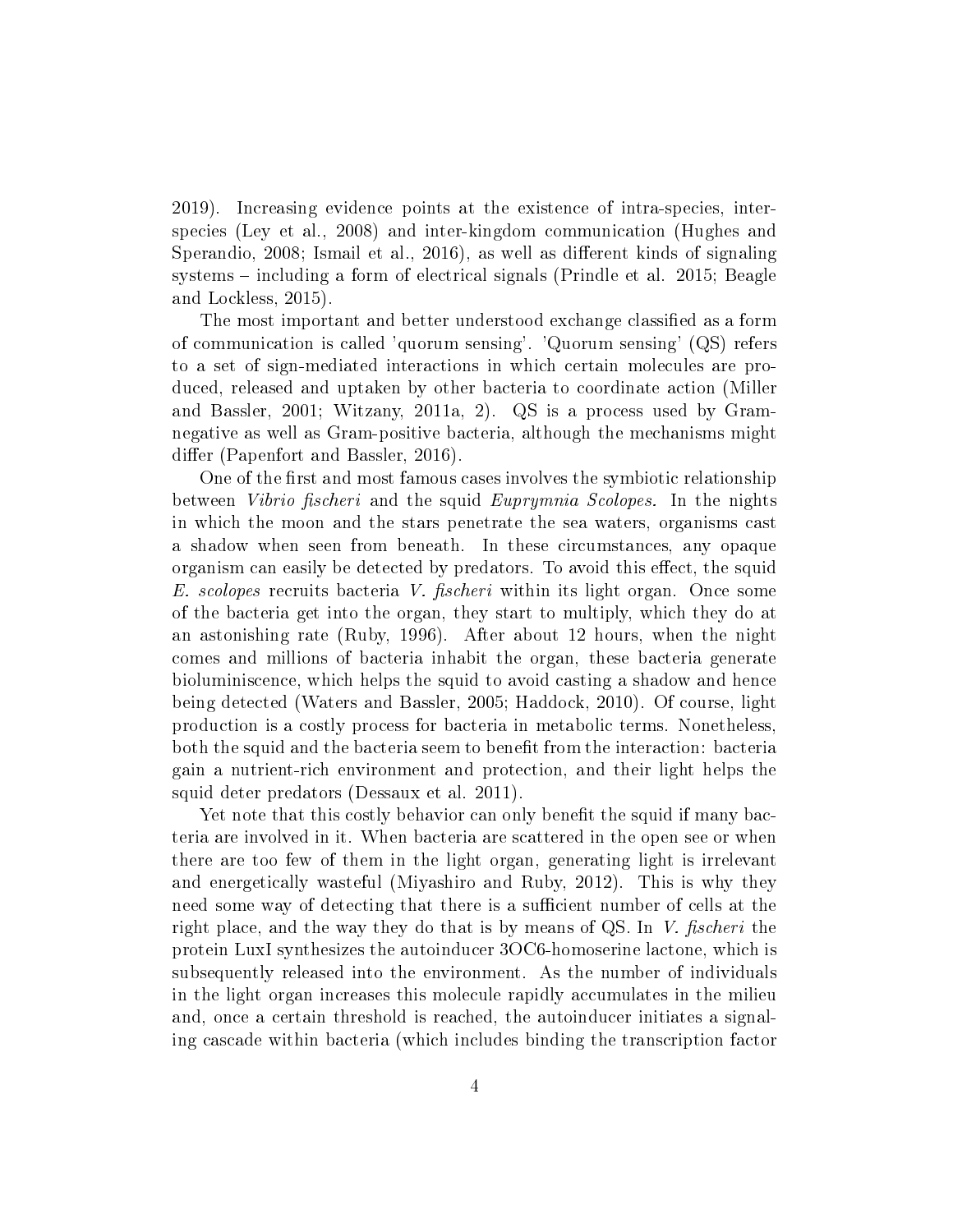LuxR and the induction of the lux operon) that concludes in the emission of light (Waters and Bassler, 2005; Mukherjee and Bassler, 2019). Thus, a high autoinducer concentration is usually described as signaling that the light organ contains a large number of bacteria. Interestingly, other organisms use the light emitted by V. fischeri for other purposes: for instance, the fish *Monocentris japonicus* employs this light to attract mates (Miller and Bassler, 2001). Other uses, such as luring prey and warding off predators have also been identified (Haddock, 2010)

Another bacterial species that uses an homologue of LuxI-LuxR QS system is Agrobacterium tumefaciens. A. tumefaciens is well-known for inserting a Ti plasmid into plants, which integrates a segment of its DNA into the chromosomal DNA of its host plant. This DNA induces the production of plant growth hormones that cause crown gall (tumours) and the synthesis of opines, which A. tumefaciens uses for growth. Interestingly, opines released by the plant also induce in agrobacteria the transcription of the tra QS system that leads to the production of the autoinducer acylhomoserine lactone (AHL); a threshold concentration of AHL in the environment (together with other features) leads to the transfer of the Ti plasmid to other Agrobacterium strains via conjugation (Lang and Faure, 2014; Dessaux and Faure, 2018). As a result, the QS system facilitates the spread of the tumour-inducing Ti plasmid into nearby agrobacteria, thereby increasing the pathogenic potential of the population (Frederix and Downie, 2011).

QS is also involved in remarkable collective behaviors, such as the complex developmental cycle of Myxtococus xanthus. M. xanthus is a rod-shaped myxobacteria that exhibits various forms of coordinated organization as a response to environmental cues. When food is abundant, they form an aggressive swarm that glides onto solid surfaces and feeds on any microorganism they find in their way, such as yeasts, fungi, protozoans or other bacteria (Spormann, 1999). However, when nutrients are sparse, they aggregate into a fruiting body that resembles a mushroom. In forming this structure between 65-90 % of cells lyse (their cell membrane disintegrates) and they serve as nutrients for the other bacteria, that form myxospores. The fruiting body can survive for fteen years, but when myxospores detect the presence of enough nutrients in the environment, they germinate and initiate a new growing cycle. Producing a fruiting body is a complex process that requires the coordination of a large amount of bacteria (Muñoz-Dorado et al., 2016). And, again, this developmental process is mediated by at least two signaling pathways: the first  $('A-signaling')$  leads to the aggregation of cells (Dworkin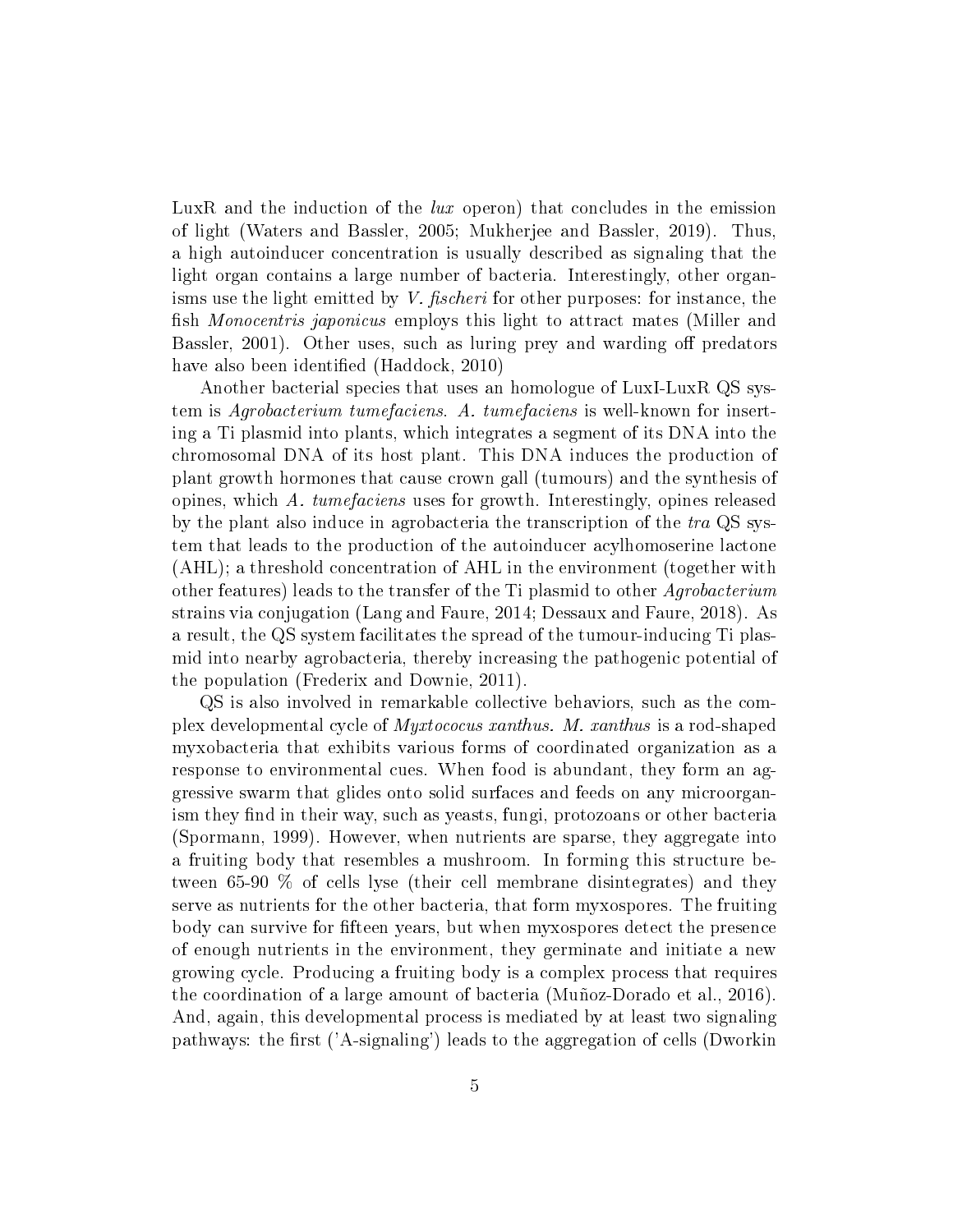and Kaiser, 1985). The second form of communication ('C-signaling') leads to the formation of the fruiting body (Kaiser, 2004; Keller and Surette, 2006).

Many more examples could be added. The opportunistic pathogen  $Pseu$ domonas aeruginosa, for instance, uses four main pathways of QS signaling to regulate motility, virulence factor production and biofilm formation. among others (Pesci et al., 1997; Schuster and Greenberg 2006, Lee and Zhang, 2015). Similarly, oral bacteria employ it to coordinate the actions of a polymicrobial community (Kolenbrande et al., 2002, Miller and Lamont, 2019). Each of these examples suggest interesting issues, but rather than focusing on any of them, in what follows I will address a general question, namely what is involved in classifying QS as an instance of signaling.

# 3 Quorum sensing and the Standard Approach to Signaling

Do QS autoinducers qualify as genuine signals? Do bacteria really communicate? When scientists assert that bacteria engage in cell-to-cell signaling, should we interpret these claims at face value or should we take them as metaphorical expressions that simply point at some superficial analogies between this pattern of interaction and genuine communication? Addressing these questions will allow us to understand better certain aspects of bacteria and, at the same time, assess extant theories of communication.

Scientists working on QS typically adopt Maynard-Smith and Harper's definition of signal, which is also standard in the study of animal communication (see, for instance, Keller and Surette, 2006; Diggle et al., 2007a; Stacy et al., 2012; Witzany, 2011a). According to them, a signal can be defined as follows:

Any act or structure that alters the behavior of other organisms, which evolved owing to that effect, and which is effective because the receiver's response has also evolved (Maynard-Smith and Harper, 2003: 3).

In philosophical jargon, this analysis can be considered as a version of teleological or teleosemantic theories, since it defines 'signal' (or 'representation') by appealing to the the notion of function (Millikan, 1984; Papineau,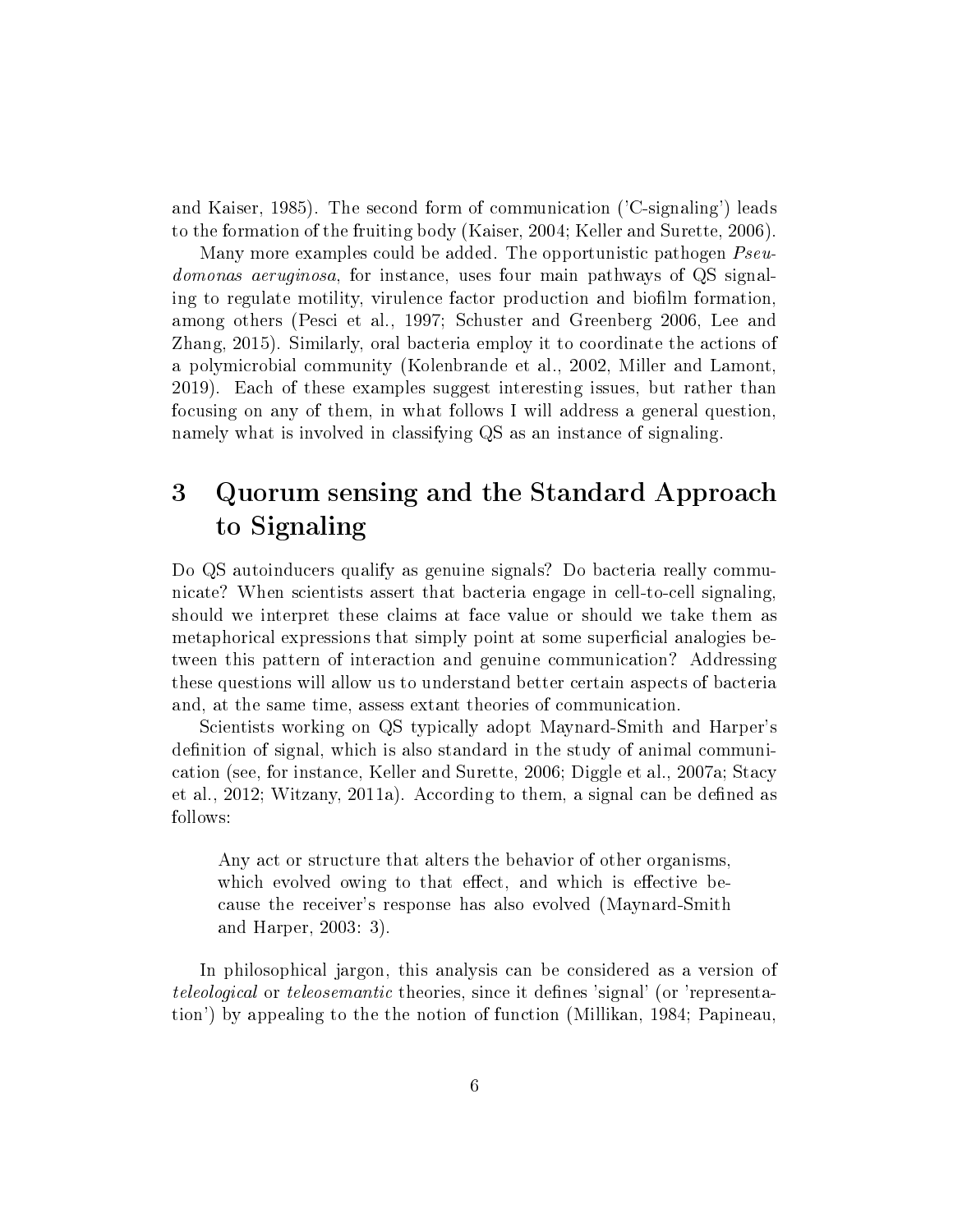1984; Neander, 1995). In this context, function is usually understood etiologically: the function of a trait is the effect of past items of the same type that account for its selection. The heart's function, for instance, is to pump blood (and not to make thump-thump noises) because pumping blood is the effect that explains why hearts were selected for by natural selection. Teleosemantic approaches typically hold that representations are states produced and consumed by mechanisms endowed with certain biological functions. The key idea is that a signaling system consists of a mechanism ('sender') that has been selected for generating certain signals ('act or structure') when certain states of affairs obtain (the referent) and a second mechanism ('receiver') that has been selected for behaving in certain ways in response to the signal. Usually it is also assumed that a certain amount of cooperation among participants is required for genuine communication to exist. Although all these features have been disputed in the literature (see Stegmann, 2009; Cao, 2012 Schulte, 2015; Neander, 2017), I will assume this analysis broadly defines the standard approach to signaling.

In what follows, I will assess if these properties (functions, sender-receiver mechanisms, cooperation, etc.) are indeed present in the case of bacterial communication and whether they play any important theoretical role. At the same time, if we discover some notion that plays a key role in QS but is not included in the general analysis, that will provide an compelling motivation for modifying the standard approach to communication.

#### 3.1 Sender-receiver

Does QS typically involve a sender and a receiver? This question can be addressed at different levels. If senders and receivers are conceived as organisms. then QS obviously involves some cells sending these molecules and others receiving them. If the question is whether some sub-organismic components are responsible for releasing and detecting them, an answer requires paying close attention to the molecular mechanisms underlying this phenomenon.

In many species, the molecular basis of QS is well-understood. In V. fischeri, it requires the action of five structural genes  $(luxCDABE)$  and two regulatory genes ( $luxR$  and  $luxI$ ). The LuxI protein is responsible for the production of the 3OC6-homoserine lactone (HSL) autoinducer. As cell density increases, HSL molecules accumulate outside and inside the cell. When a certain threshold is reached, the LuxR protein binds the autoinducer. Afterwards, the structure composed of the LuxR and the autoinducer binds the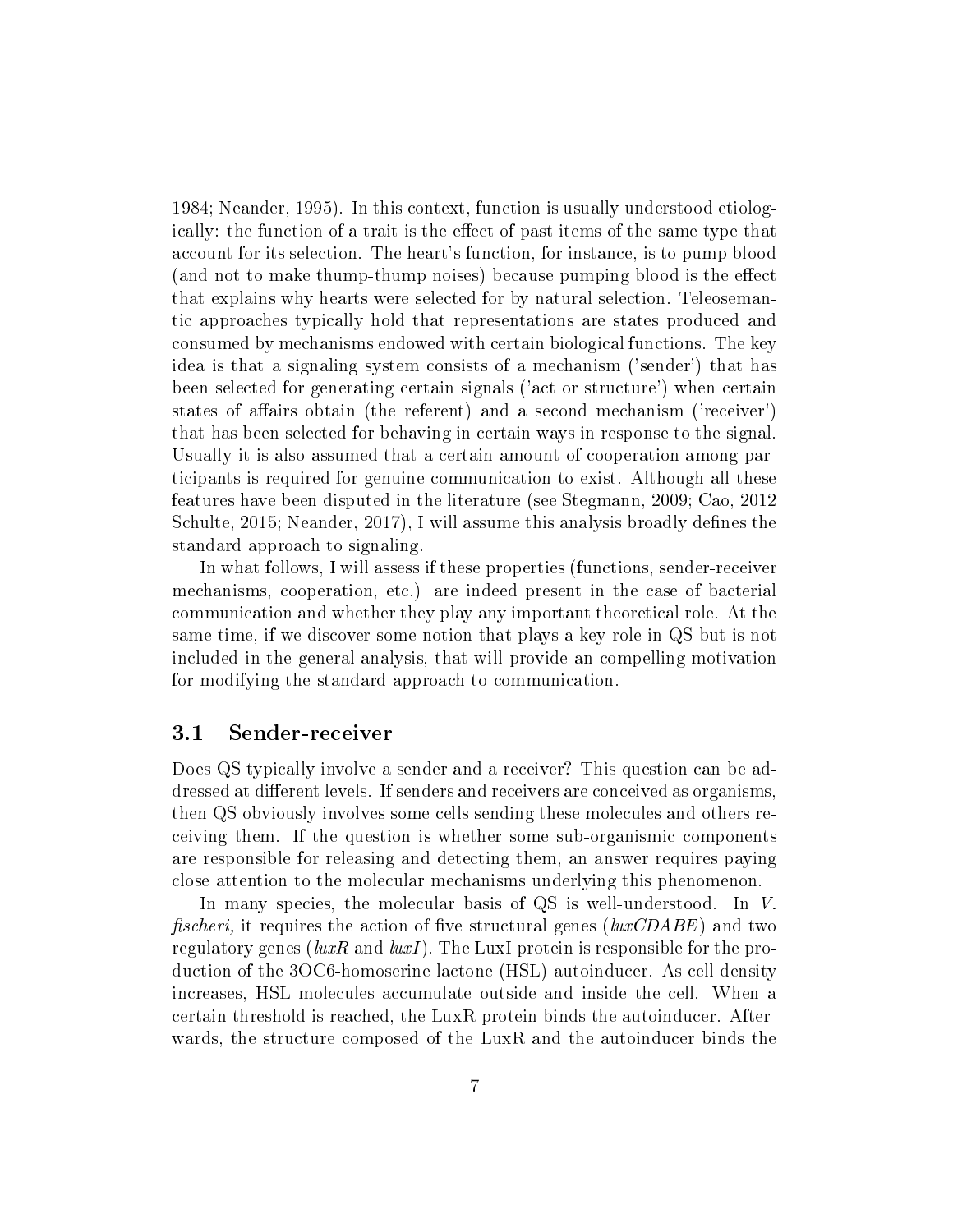promoter at the luxCDABE and activates the transcription of this operon. This action results in an exponential increase in the transcription of luxI (and, accordingly, the production of the autoinducer) and an exponential increase in the transcription of  $luxCDABE$  that generates light (Waters and Bassler, 2005). Other bacteria possess more complex mechanisms. P. aeruginosa, for instance, has four pathways: the LasR-LasI system, the RhlR-RhlI system, the PqsR-controlled quinolone system and the IQS system (Papenfort and Bassler, 2016). In this case, the regulatory systems are organized hierarchically, rather than in parallel. In general, bacteria that engage in some form of communication typically possess a signal producer and a cognate transcriptional regulator that responds to the concentration of the signal (Miller and Bassler, 2001, Witzany, 2011b). As a result, the sender-receiver structure of QS seems to fit the standard approach to signaling.

Nonetheless, despite this general agreement, some important questions remain open. For example, although cellular components producing and detecting signal molecules can be identified, in many cases these roles seem to be distributed over different components. Consider, for example, how an accumulation of signal molecule affects *Vibrio cholerae*: the autoinducer binds receptors CqsS and LuxPQ, which dephosphorylate protein LuxO, via LuxU; since dephosphorylated Lux is inactive,  $\eta r \eta$ - $\eta$  is not transcribed, which causes AphA not to be translated; finally, given that AphA is a repressor of the master regulator HapR, in the absence of AphA HapR promotes cell aggregation (Jemielita et al., 2018). An interesting question is whether we should pick out one of these steps as playing the role of receiver or whether an interpretation in terms of a single distributed receiver is preferable.

### 3.2 Functions

It should be obvious that microbiologists are not simply attributing signals to any molecule produced by bacteria that affects other organisms. Cyanobacteria, for instance, perform photosynthesis that results in the release of oxygen, which most organisms employ, but this is obviously not a case of signaling. To distinguish signals from these other products, microbiologists typically assume that the sender's signals and the receiver's behaviors need to have evolved to fit each other. In other words, a central aspect that distinguishes signals from other molecules that lack a representational status is that signaling mechanisms have been selected for this task. Furthermore, this aspect is explanatorily central: when we classify an interaction as a form of commu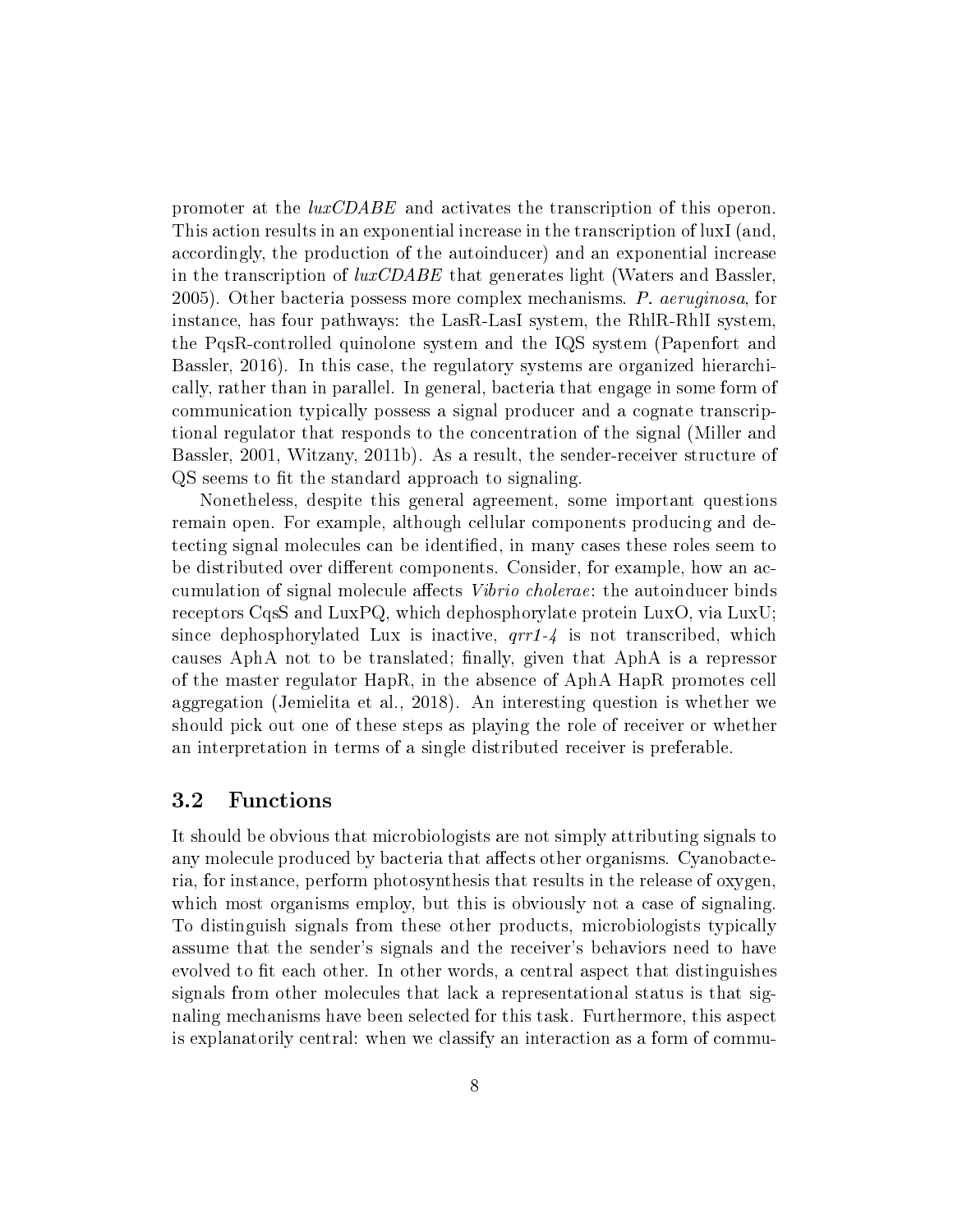nication, we expect it to evolve in certain ways (Stacy et al., 2012). Oxygen emitted by cyanobacteria does not qualify as a signal partly because the benefit other organisms obtain does not explain why bacteria produce it.

Indeed, not only those who support the representational status of QS appeal to evolutionary functions. For instance, when Redfield (2002) argues that autoinducer release does not signal the presence of a quorum, but it is used instead to detect certain features of the cell's microenvironment, her main argument relies on an alternative evolutionary hypothesis. Similarly, the widespread suggestion that AI-2 molecule works as a form of 'bacterial Esperanto' by allowing communication between different genera has been questioned because the candidate for AI-2 receptor probably has a function unrelated to communication (Rezzonico and Duffi, 2008; Whiteley et al., 2017). Thus, a shared assumption seems to be that evolutionary function is a key element distinguishing signals from other interaction patterns.<sup>1</sup>

#### 3.3 Cooperation

Research on QS also vindicates the idea that cooperation is an essential requirement for communication (Diggle et al. 2007a; Maynard-Smith and Harper, 2003; Stacy et al., 2012). In particular, whether a state should qualify as a signal partly depends on whether the agents involved are both beneting from the interaction or whether they are not. Two examples can be used to illustrate this point.

First, many bacteria have the capacity to release antibiotic molecules against other bacteria, which in turn have developed defensive strategies against them. Now, if the only requirement for signaling were that state and response must have co-evolved, then antibiotics would count as signals. That outcome would be highly problematic; for one thing, the evolutionary dynamics of antibiotic resistance and signaling significantly differ: whereas in the former, receiver success pushes the sender in the direction of changing the strategy, this is not so in paradigm cases of communication. Thus, it is sensible to assume that sender and receiver must have (at least) partial common interest.

A second case illustrating this idea is the phenomenon called 'chemical manipulation' (Keller and Surette, 2006). Veilonella atypica is an oral bac-

<sup>&</sup>lt;sup>1</sup>For a defense of a non-etiological understanding of function in the context of bacterial communication, see Bich and Frick (2018).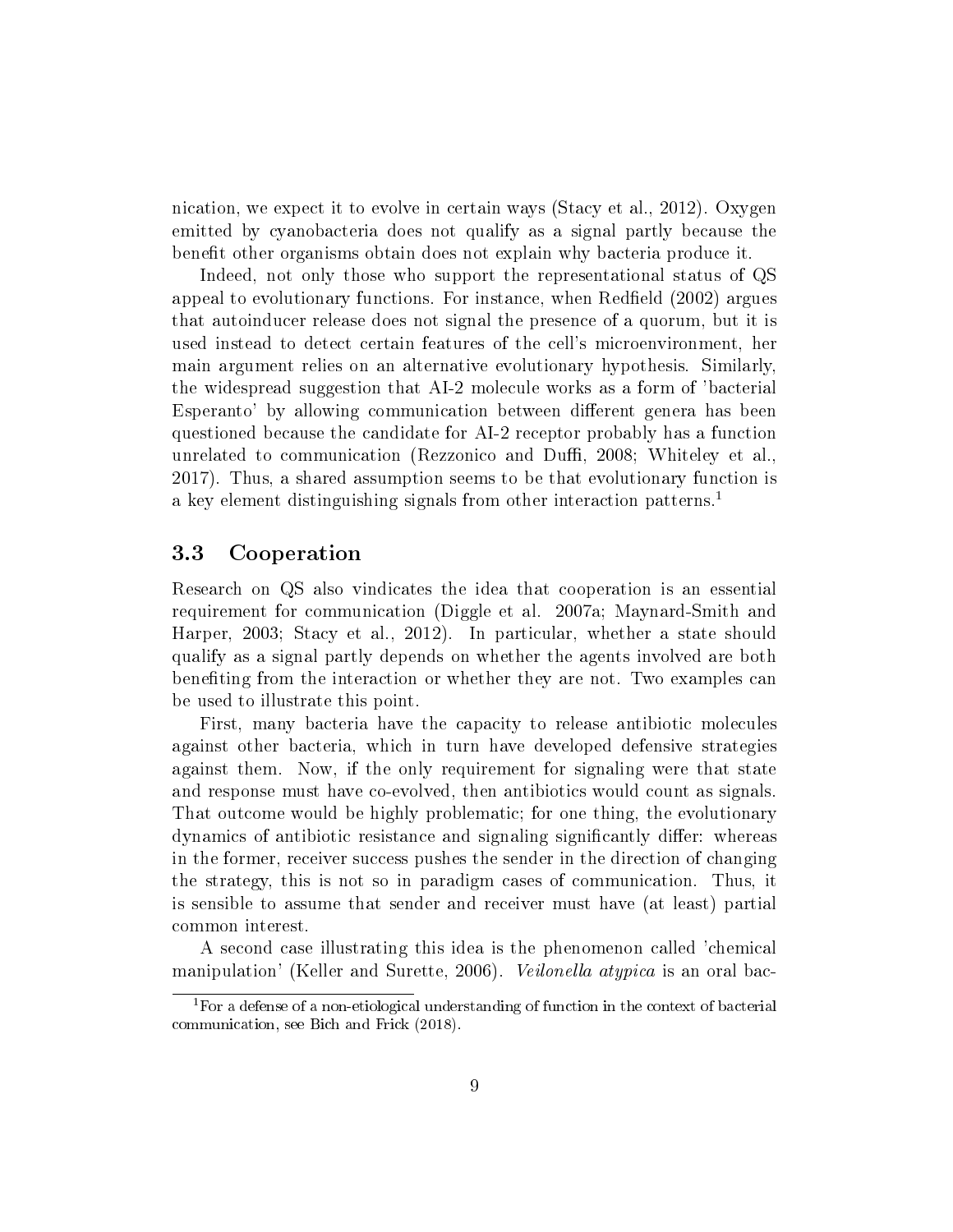terium that requires the presence of another bacterium Streptococus gordonii to colonize the oral cavity because S. gordonii ferments sugars and releases lactic acid, which is the preferred carbon source for V. atypica. V. atypica produces a soluble chemical that induces amlyase expression in S. gordonii, which increases the degradation of complex carbohydrates and lactic-acid production, but it is not described as an instance of signaling, but of manipulation, and the reason seems to be that cooperation is missing. Again, classifying the case as a instance of genuine communication would suggest the wrong kind of evolutionary dynamics.

The cooperation requirement implies that no communication can exist between individuals that have no common interest. One might suggest the existence of QS in the context of fruiting body formation in M. xanthus challenges this idea, since a large proportion of cells lyse in the process.<sup>2</sup> Yet. despite appearances, standard explanations of this phenomenon support the idea of shared interest between cells. First, standard evolutionary explanations of this process appeal to kin selection (Claessen et al., 2014) and closely related individuals tend to have their interests aligned. Certainly, in natural populations cheaters also exist (although they are kept under control by different mechanisms such as spatial structure, allorecognition, social policing, metabolic constraints or 'metabolic prudence'  $-$  see Velicer et al. 2000; Xavier et al., 2011; Whiteley et al., 2017). However, note that cooperative individuals and cheaters might still have partial common interest; for instance, all of them are interested in the public good being produced and also prefer the situation in which all of them produce it to a scenario in which none does.<sup>3</sup> Consequently, I think fruiting body formation fails to challenge the cooperation requirement.

#### 3.4 Explanatory role

So far, I argued that QS possesses some of the central properties that are usually thought to define signals (sender-receiver, function, cooperation) and I distinguished QS from other phenomena. Yet signals also play certain explanatory roles. For instance, the signal's content should explain behaviour: we explain why a vervet monkey ran up a tree by mentioning that another

<sup>2</sup> I would like to thank an anonymous reviewer for raising this question.

<sup>&</sup>lt;sup>3</sup>It is worth stressing that the cooperation requirement is compatible with different evolutionary dynamics of QS populations in the face of defectors. It has been argued, for instance, that QS acts as a cheater restraint (Bruger et al. 2021).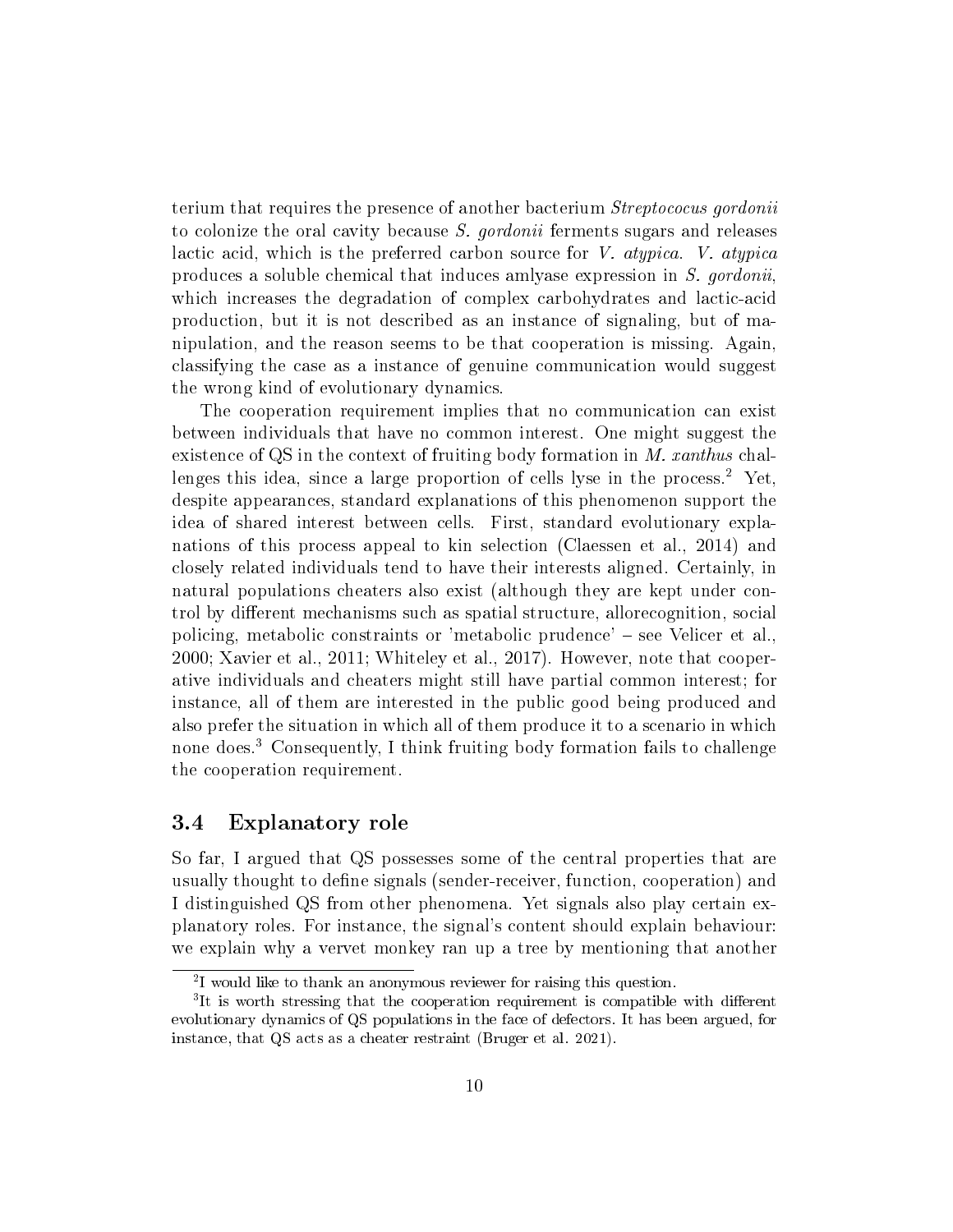group member produced a signal that means leopard approaching. Furthermore, the claim that bacteria engage in cell-to-cell communication should be a theoretically fruitful assumption. Are these conditions met by QS?

I think they probably are. Suppose that we see a strain of bacteria producing a certain molecule that has no effect in low concentrations, but when a certain density is reached, all bacteria start releasing a virulence factor. Why are bacteria behaving this way? Why is there a threshold (and why this threshold, rather than another one)? Why is this behavior dependent on this molecule rather than any other? Talk of signaling provides a straightforward answer: the autoinducer signals that a critical amount of individuals of a certain kind is around (and, perhaps, that in these circumstances performing a specific behavior pays off).

Moreover, note that autoinducers possess one of the essential properties of signals: the capacity to misrepresnt. Diggle et al. (2007b: 12 43) suggest that overproduction of QS molecules provides a mechanism for some bacteria to force their neighbors to increase their production of public goods. Now, if a bacterium releases a high amount of autoinducer, which in normal conditions are produced by n bacteria, this high concentration signals that there are  $n$ bacteria, which in this occasion might be false. This is a clear instance of misrepresentation.

Additionally, classifying these states as signals probably has some heuristic value. Think about the following fact: all states involved in quorum sensing have something important in common. Nonetheless, many different kinds of molecules can play this role (oligopeptides, proteins, acyl homoserine lactones,...) and they also initiate various kinds of behaviors (aggregation, sporulation, antibiotic production, etc...). Thus, what all these interaction patterns share can not be adequately described in molecular or behavioral terms. This is precisely what can be captured from a representational point of view: all these states have in common that they mean or represent that sufficient number of bacteria have assembled.

Other theoretical virtues can be pointed out. For instance, this assumption suggests some other useful concepts, such as the notion of `eavesdropping', that describe a situation in which a signal between A and B is used as a cue by C (Smith et al. 2011). Relatedly, it establishes fruitful connections between models and theories from other disciplines, such as microbiology, ethology and evolutionary biology (Keller and Surette, 2006, 257; Popat et al. 2015) and might boost research on shared mechanisms with other living organisms, which might even include eukaryotic signaling systems (Gallio et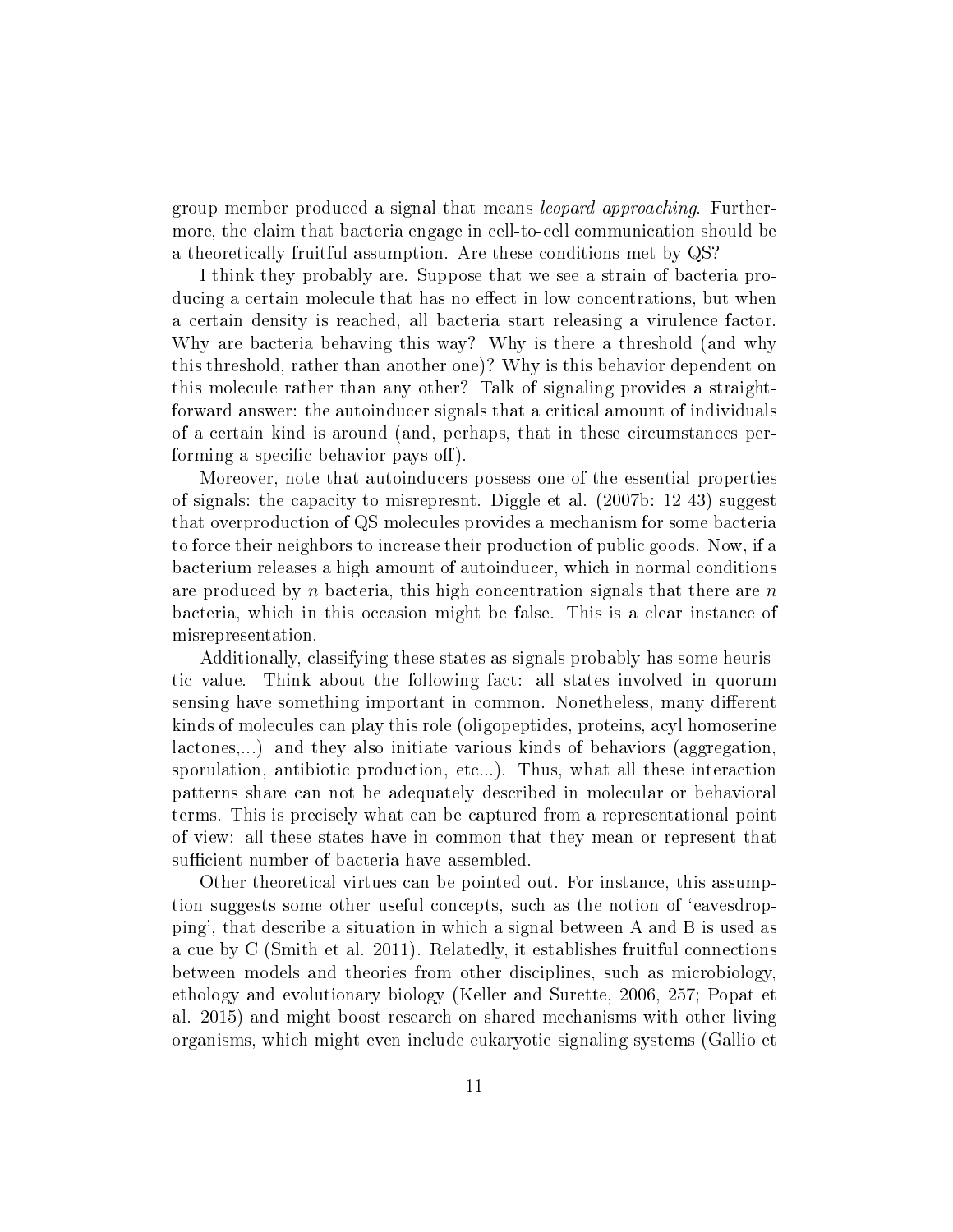al., 2002; Hughes and Sperandio, 2008). It also suggests certain research questions, such as what prevents individuals from defecting from social behavior by failing to produce the costly signal and reaping the benefits that result from cooperation (Velicer, 2003; Bruger, 2016), as well as certain hypotheses about how such a system will behave; for example, if a molecule is a signal, then all things being equal there would a tendency for senders and receivers to improve the efficiency of the interaction. This is not true of many other interactions, such as coercion (Stacy et al., 2012). Consequently, supposing that autoinducers are signals has a remarkable heuristic value and suggests important questions for future research.

In conclusion, I think QS meets all conditions that the standard model requires for an organism to engage in genuine communication.

## 4 Some challenges

In the last section I argued QS fits pretty well with the standard model of communication. Furthermore, I showed that scientific research on QS as well as philosophical theories on signaling are largely in agreement (which is a remarkable result given the little contact between them). So this is the good news. In what follows, however, I will show that microbial signaling also poses a challenge to the standard model. In particular, I will argue that the most common analysis of signaling is probably too liberal, in the sense that it wrongly classies some structures as signals. To address this difficulty, I will suggest a slight modification of the standard model. Finally, I will also discuss the related question of the relationship between signals and arbitrariness.

### 4.1 Liberalism

An especially interesting interaction pattern between bacteria that is not classied as an instance of communication is horizontal gene transfer (HGT). HGT is the lateral exchange of genetic material between bacteria, which can take place through transformation, transduction or conjugation (Soucy et al., 2015). It has been an important factor in the evolution of bacteria, and it is a primary process by means of which antibiotic resistance is spread through a population (Barlow, 2009, Gyles and Boerlin, 2014; Husnik and McCutcheon, 2017). Indeed, in many cases HGT is induced by QS signaling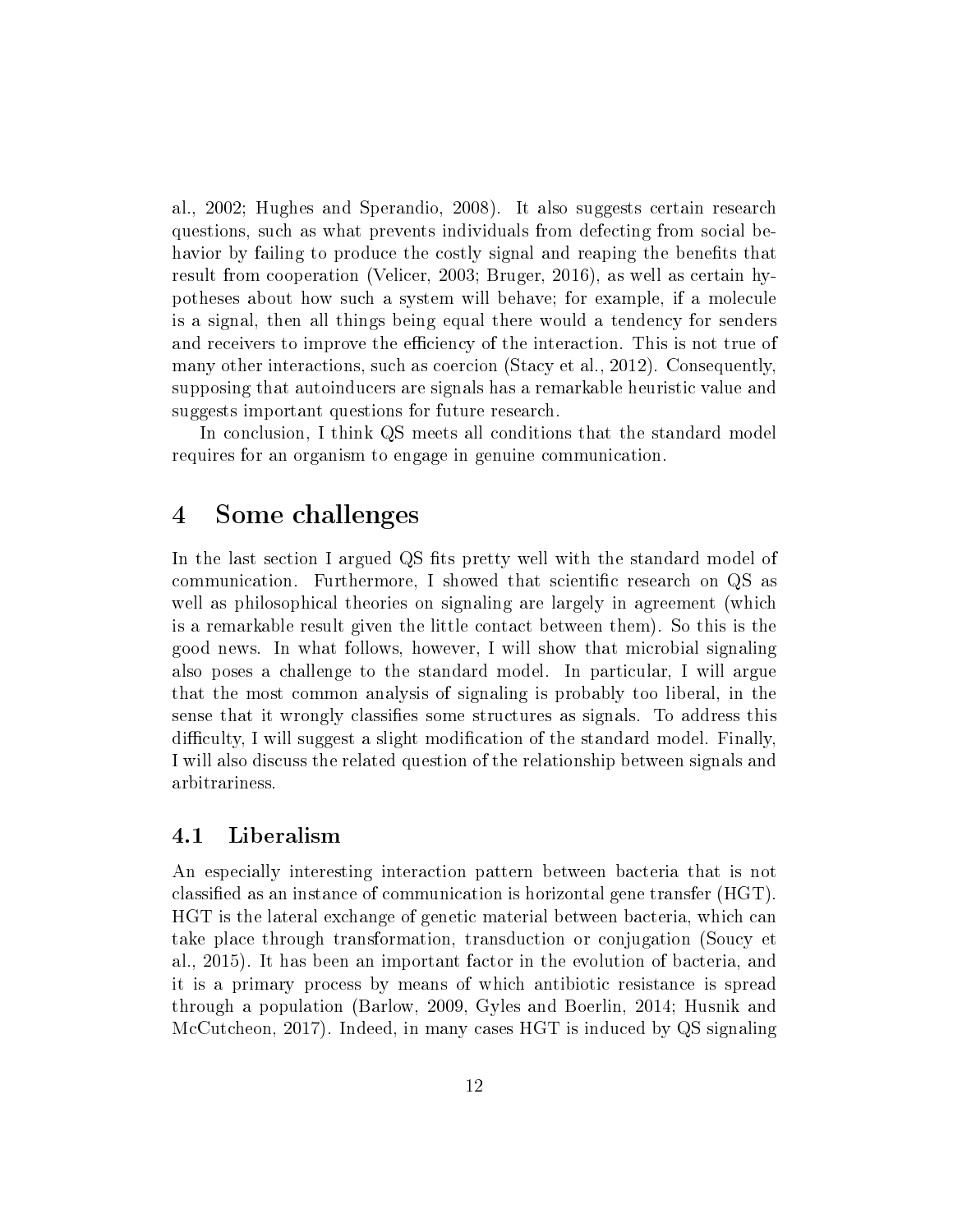(McAnulla et al., 2007; Sanchez-contreras et al., 2007). Moreover, genetic material is often beneficial to the recipient, as it might acquire antibiotic resistance or the ability to produce virulence factors or use new metabolites. This idea is coherent with the suggestion that there is a positive correlation between higher relatedness and more exchange of genetic material (Soucy et al., 2015).

Now, HGT seems to meet all standard conditions for qualifying as a signal: there is a sender and a receiver (bacteria), the sender has a mechanism whose function is to release integrative or conjugative elements (ssDNA, plasmids, etc.) in certain circumstances (e.g. when certain antibiotic is around) and the receiver has a mechanism whose function is to act in certain ways when this element is received (e.g. produce antibiotic resistance, etc.). In addition, as we saw above, there is a positive correlation between HGT and relatedness, so the cooperation requirement is also satisfied. As a result, the standard approach to signaling seems to predict that sending genetic material should actually qualify as genuine form of communication. Something has gone wrong somewhere.

This problem is an instance of a classical objection against teleological approaches, according to which these theories are too liberal: they tend to overattribute representations (Sterelny, 1995; Ramsey, 2007; Burge, 2010). The worry is not just that some counterexamples challenge the idea that the standard approach provides sufficient conditions; I think the most important point is that there might be an important feature of signals that has escaped our attention. Different proposals have been put forward to solve this problem within the framework of a teleological theory (Schulte, 2015, Butlin, forthcoming). Although there might be different ways to deal with this difficulty, here I will argue that one of the solutions that have been offered can be applied to this case: Minimalism (see Artiga, noop3001forthcoming).

According to this suggestion, signals are minimal causes. Although signals are certainly causes of behavior, they are 'minimal causes' in the sense that (roughly) the function of paradigm cases of signals is to trigger the appropriate behavior at the right circumstances, rather than providing the means for action. In a nutshell, the intuition is that signals are useful to the extent that they carry useful information about the world, not because of any property of the signal itself. To the extent that the intrinsic properties of the vehicle explain why the receiver behaves as it does, this vehicle is not a paradigm case of a signal.

I think the idea of 'minimal cause' captures a central property of signals,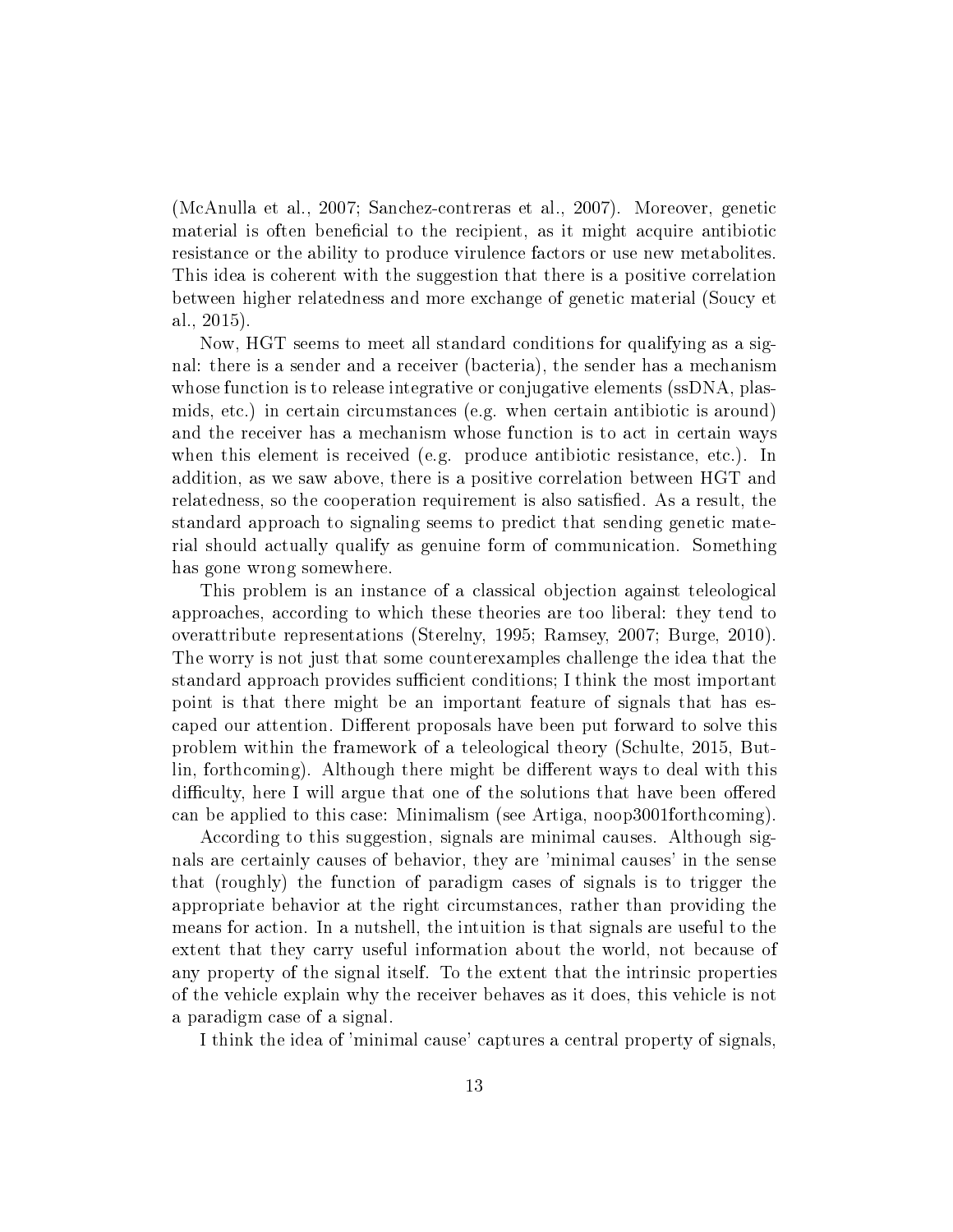yet defining this concept precisely is tricky, partly because it cannot be easily analysed by appealing to standard distinctions between causes (necessary, sufficient, specific, robust, etc.). For our purposes, it is enough to provide two necessary conditions for minimal causation: S is a minimal cause of effect A only if (1) S is a cause of A (2) S is not an enabling cause of A. Let me elaborate.

On the one hand, signals are causes. They are certainly difference-makers; assuming certain background conditions, if an intervention is made on the signal, a change in behaviour ensues. For example, whether a vervet monkey produces an alarm call or not makes a dierence with respect to the behaviour of other members of group (Seyfarth et al., 1980). Likewise, altering the number of waggles performed by a bee dancing at the nest makes a difference concerning the distance at which other bees will search for nectar (von Frisch, 1927). This, I think, should be largely uncontroversial.

The idea of an enabling cause is harder to specify. As a first approximation, an enabling cause is a state that enables a receiver to perform some behaviour i.e. that makes the receiver able to behave in a certain way. I use `ability' in the same sense in which we say that chameleons are able to change their skin color or that cheetahs are able to run at 100km/h. Of course, since our goal is to employ these notions in the context of bacteria, a working definition would be very much appreciated. Unfortunately, standard definitions of 'ability' are probably of no avail here, since they either appeal to beliefs and desires (and it is unclear such propositional attitudes can be ascribed to microorganisms at all) or to modal claims involving restricted possibilities that do not seem to correspond to the kind of analysis we need (Maier, 2020).

As a an alternative, Artiga (noop3001forthcoming) suggests to understand this notion in mechanistic terms. Roughly, M is able to  $F$  iff M contains a (complete or nearly complete) mechanism for F-ing. Here 'mechanism' should be understood in the sense employed in the recent mechanistic literature, as involving `entities (or parts) whose activities and interactions are organized in such a way that they are responsible for the phenomenon' (Glennan, 2017: 13; see also Machamer et al., 2000).<sup>4</sup> For example, a chameleon is able to change its skin color because it possesses a complete mechanism (the

<sup>&</sup>lt;sup>4</sup>Indeed, we are probably relying on a 'functional sense of mechanism' (Garson, 2013), since the relevant parts and interactions must have been selected (or stabilized) for this effect and, according to a popular theory of function, this suffices for an entity to acquire a function.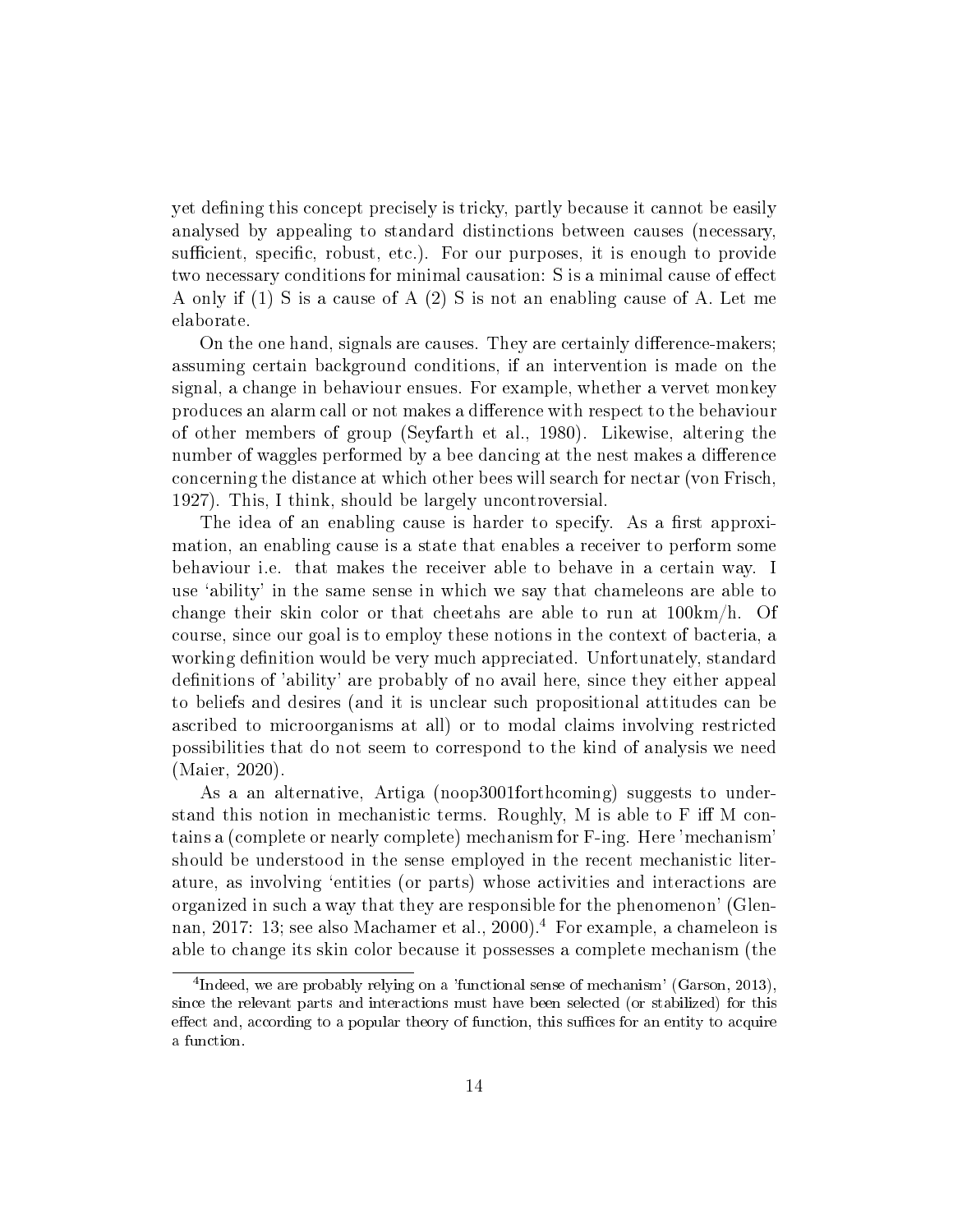pigment-rearranging device) for changing color and a cheetah is able to run at 100km/h because it has a bodily mechanism for reaching this velocity.

Accordingly, an enabling cause provides some of the components that are required for an organism to possess a complete or nearly complete mechanism for performing certain behavior. Thus, enabling a receiver to perform a behavior A is to make it able to A, in the sense of providing some of the parts and processes that are required for this bevahior. Now, paradigmatic signals are not enabling causes: they do not provide the means for action, but only trigger the right behaviour at the right time. Thus, the Minimalist suggestion is that if a state or structure provides significant components (parts and processes) that are required for the receiver to have the ability to act, then it is not a minimal cause and, as a result, is not a clear case of signal.

Let me provide an example. When plants are exposed to stress factors such as disease or herbivory, some of them release volatile organic compounds (VOC), which are molecules transported by wind that activate a range of physiological adjustments in other plants to prepare for those situations (Baluska and Ninkovic, 2010). A growing body of scientists consider these molecules as an instance of genuine communication. Compare it now to anemophily, which is a form of pollination whereby pollen is distributed by wind. Why are VOCs considered signals whereas pollen isn't, given that both processes involve organisms sending certain entities that are transported by wind and which are received by other plants, whose response have been designed by evolution, and where cooperation is involved? According to Minimalism, this is partly because pollen provides the means for the receiver to produce the right output (e.g. producing a viable seed and, eventually, a new plant). Without the DNA supplied by pollen, the receiving plant would be unable to produce the right kind of response. In other words, pollen itself provides essential parts of the mechanism that enables receivers to behave in the right way. In contrast, VOCs just trigger the correct behavior in appropriate circumstances. Hence, pollen does not play a signaling role because it is not a minimal cause (since it is an enabling cause), whereas VOCs, which are minimal causes, can be rightly categorized as signals.

I think this idea can be applied to bacterial communication. HGT is not an instance of signaling due to the fact that the integrative or conjugative elements provide the means for action. Note the receivers are not able to produce antibiotic resistance unless these pieces of genetic material are delivered. Thus, these elements provide a significant part of the mechanism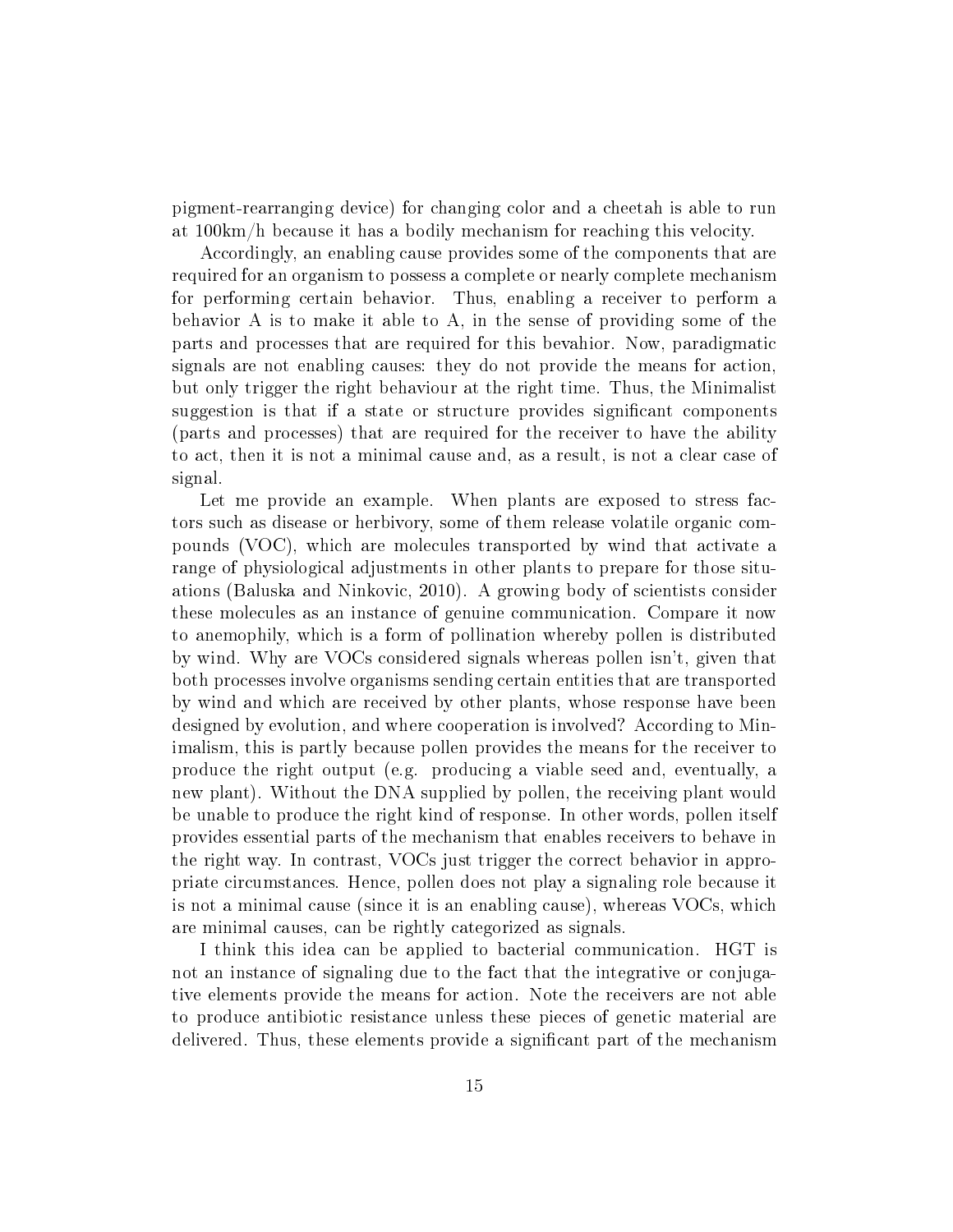that makes the receiver able to act. Indeed, the idea that HGT is an enabling cause seems to fit some of the claims one can easily find in the literature: "[HGT] has enabled the red agla to survive hot-metal rich and acidic environments." (Husnik and McCuctheon, 2017: 8), "[HGT] has enabled leaf and stick insects to diversify" (Husnik and McCuctheon, 2017, 2017: 8) or "the elements can include virulence factors that enable colonization of eukariotic cells" (Norman et al. 2009) [emphasis added].

In contrast, QS autoinducers are not enabling causes. QS is used for bacteria to ascertain when a certain number of individuals have assembled but, crucially, bacteria are able to perform the behavior before sensing the QS molecule. For instance, the internal mechanism that enables  $V$ . fischeri to produce bioluminscence is largely in place before it detects the autoinducer HSL, and the same can be said of P.aeruginosa and the other examples I discussed. Consequently, an appeal to the notion of 'minimal cause' can contribute to distinguishing cases of genuine signaling from non-communicative interactions.

Let us consider a different example to show that this idea can be extended to other cases. Nitrogen fixation is the process by means of which nitrogen existing in the air  $(N_2)$  is transformed into ammonia  $(NH_3)$ . Whereas ammonia is metabolized by most organisms, atmospheric nitrogen is a relatively nonreactive molecule useless for most organisms, except for some micoorganisms. Some bacteria living in the soil that belong to the genus '*Rhizobium*' are able to fix nitrogen and have established a symbiotic relationship with some plants, specially legumes. Symbiosis is triggered by nitrogen starvation of the plant: the plant secretes flavonoid signal molecules that attract the right sort of bacteria and also induce the expression of a range of genes in bacteria (Maróti and Kandorosi, 2014). In turn, some of these genes in bacteria are required for the production of certain compounds called 'Nod factors', which trigger the development of nodules in the host plant that provide a comfortable environment for bacterial infection (Murray, 2011, Oldroyd, 2013). Within the plant nodules, bacteria convert nitrogen to ammonia, which the host plant uses to produce amino acids, nucleotids and other cellular components.

Note that Nod factors sent by bacteria to the host plant are classied as signals, whereas ammonia does not qualify as such (Straight and Kolter, 2009; Stacy et al., 2012). Why? After all, in both cases there are evolutionary functions, the same senders (Rhizobia), receivers (legume) and a similar amount of cooperation. One way to answer this question is that ammonia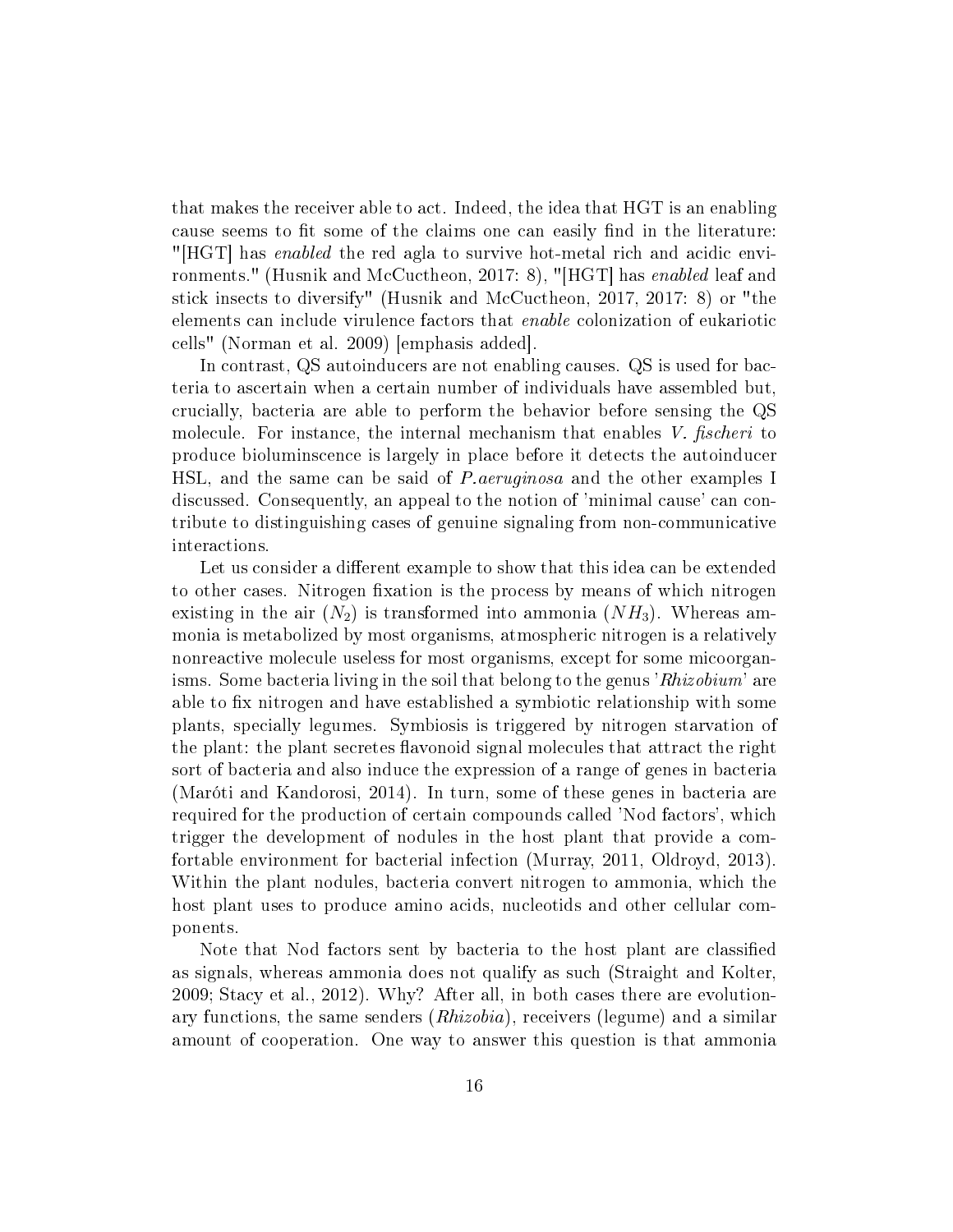(nitrogen fixation) fails to qualify as a signal because it is not a minimal cause: the vehicle itself provides the resources (ammonia) that the receivers needs to perform their functions (e.g. amino acid production). In contrast, Nod factors trigger certain genes in the host plant, but fail to enable the bacteria to behave, in the sense of providing or completing the mechanism that is required for performing its functions; they just "instruct the plant to prepare for a controlled invasion." (Straight and Kolter, 2009: 102; emphasis added). Thus, the idea of 'minimal cause' can also be used in this case to distinguish signals from other kinds of interactions.

A similar analysis can be provided for the bacterium A. tumefaciens, described in section 2: in contrast to the  $tra$  QS system that triggers conjugation, the transfer of the Ti plasmid between bacteria fails to play a signaling role because plasmid transference provides the means for the receiver to act. Examples could be easily multiplied.

Interestingly, the idea of 'minimal causation' connects with some of the general explanatory roles associated with signals reviewed in section 3.4.<sup>5</sup> On the one hand, a general property of signals is that their content contributes to explaining receiver behavior, and Minimalism complements this suggestion by noting that the vehicle's intrinsic properties fail to explain it. In other words, a distinctive feature of signals is the contrast between the little explanatory role of vehicle features and the central explanatory role of content in making sense of the behavior. It also accounts for some of the heuristic value of classifying an interaction pattern as an instance of signaling: as I mentioned earlier, even though many different kinds of molecules are used in QS, all of them have something important in common that cannot be captured in molecular terms. Minimalism vindicates the idea that, from the point of view of communication, the intrinsic properties of the vehicle (such as its molecular basis) have a minor explanatory relevance.

Consequently, to avoid an excessive liberalism and exclude some processes such as HGT as a form of communication, one option is to supplement the standard model of communication with the idea that signals are minimal causes. Of course, other options might be available. In any case, this discussion reinforces the idea that paying close attention to microorganisms can help us improve our understanding of signals and communication. At the same time, this refined model supports the hypothesis that QS constitutes a genuine form of signaling.

<sup>5</sup> I would like to thank an anonymous referee for pressing me on this issue.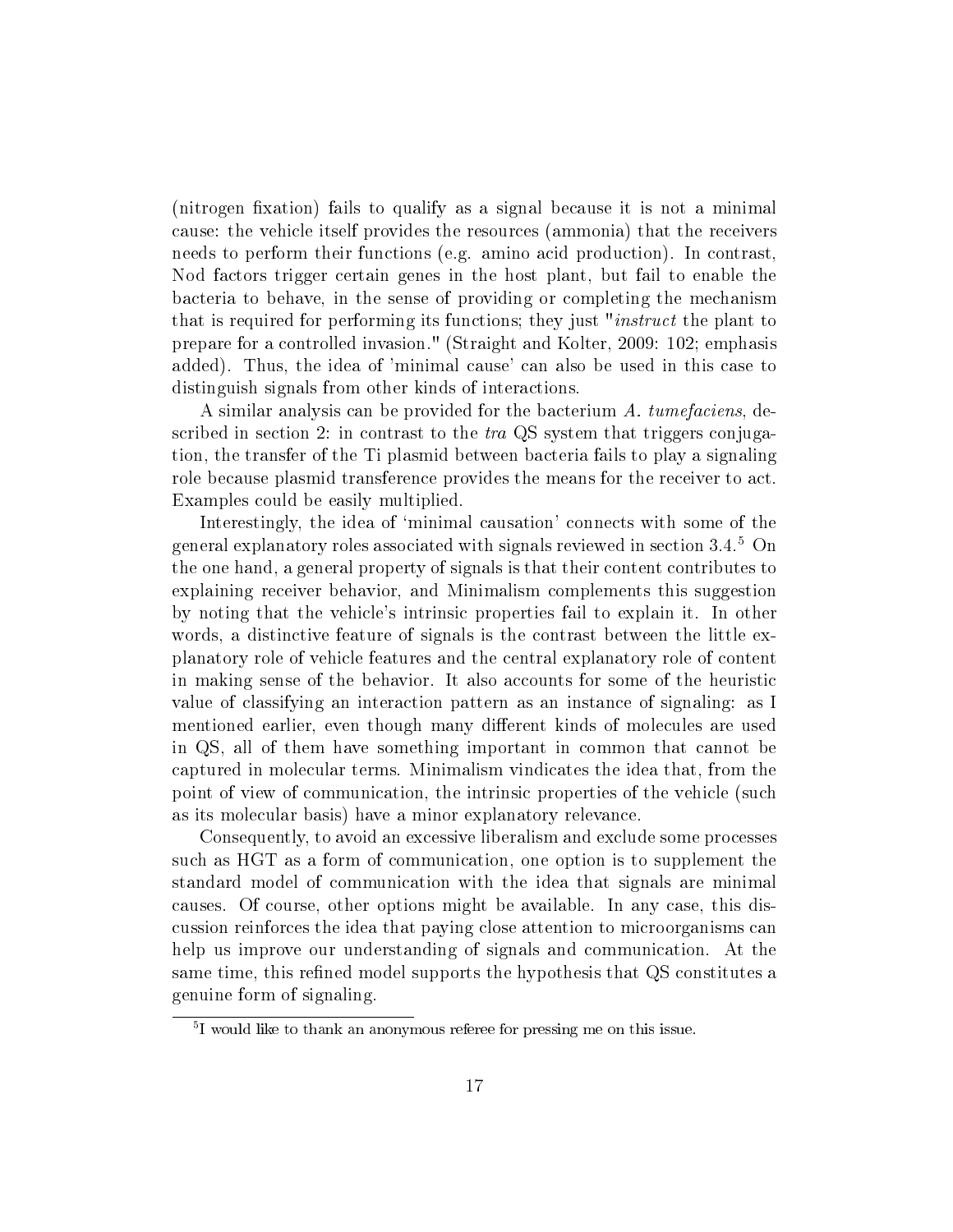### 4.2 Arbitrariness

Finally, I would like to focus on a property that has traditionally been associated with signals: arbitrariness. In which sense does QS involve arbitrary signals? Can this feature be used to identify signals? What explains this property?

I already mentioned that various molecules can play a signaling role in different bacteria: just to name a few, oligopeptides, proteins, amino acids, liposaccharides, fatty acids or acyl homoserine lactones have been identi fied (Shapiro, 2007; Witzany; 2011a). Likewise, the same molecules are used in a variety of situations (Witzany, 2011a) and can play different functions (Vendeville et al., 2005). Acyl homoserine lactones (AHLs) and linear oligopeptides, for instance, are used as signs of diverse processes (Henke and Bassler, 2004). AHL is used in quorum sensing and also in 'quorum quenching' (the enzymatic degradation of an autoinducer component to prevent communication between other bacteria). AI-2 is employed in a variety of processes and in bioluminiscence (Sun et al., 2004) and it is involved in many different forms of interspecies communication (Winans, 2002). The A-signal, which as we saw is involved in M. xanthus aggregation, also plays a role in early developmental processes (Witzany, 2011a: 3).

The fact that many different molecules are used for the same task and the same molecules perform different functions suggests that quorum sensing molecules are arbitrary, in the sense that many other molecules could be used to perform the same job. This idea connects with the classical suggestion that a defining property of representations is their arbitrariness, although this notion has been understood in various ways (Stegmann, 2004). Here I will simply assume that (roughly) the arbitrariness of structure S for content C is proportional to the number of alternative structures that could have played the same role (see Planer and Kalkman, forthcoming).

Yet, even though QS molecules tend to be relatively arbitrary, I think they also illustrate the difficulties of defining signals by appealing to this feature. On the one hand, no signal is completely arbitrary, since there are always some constrains in place. The fact that, within a single bacterium, the very same molecules often play different functions places some constraints on them. The 30-C12-HLS produced by the opportunistic pathogen P. aeruginosa, for instance, not only works as a signal, but also has immunomodulatory effects on the host, which is a form of coercion. In many cases metabolic constraints have also been suggested, since some of the same pro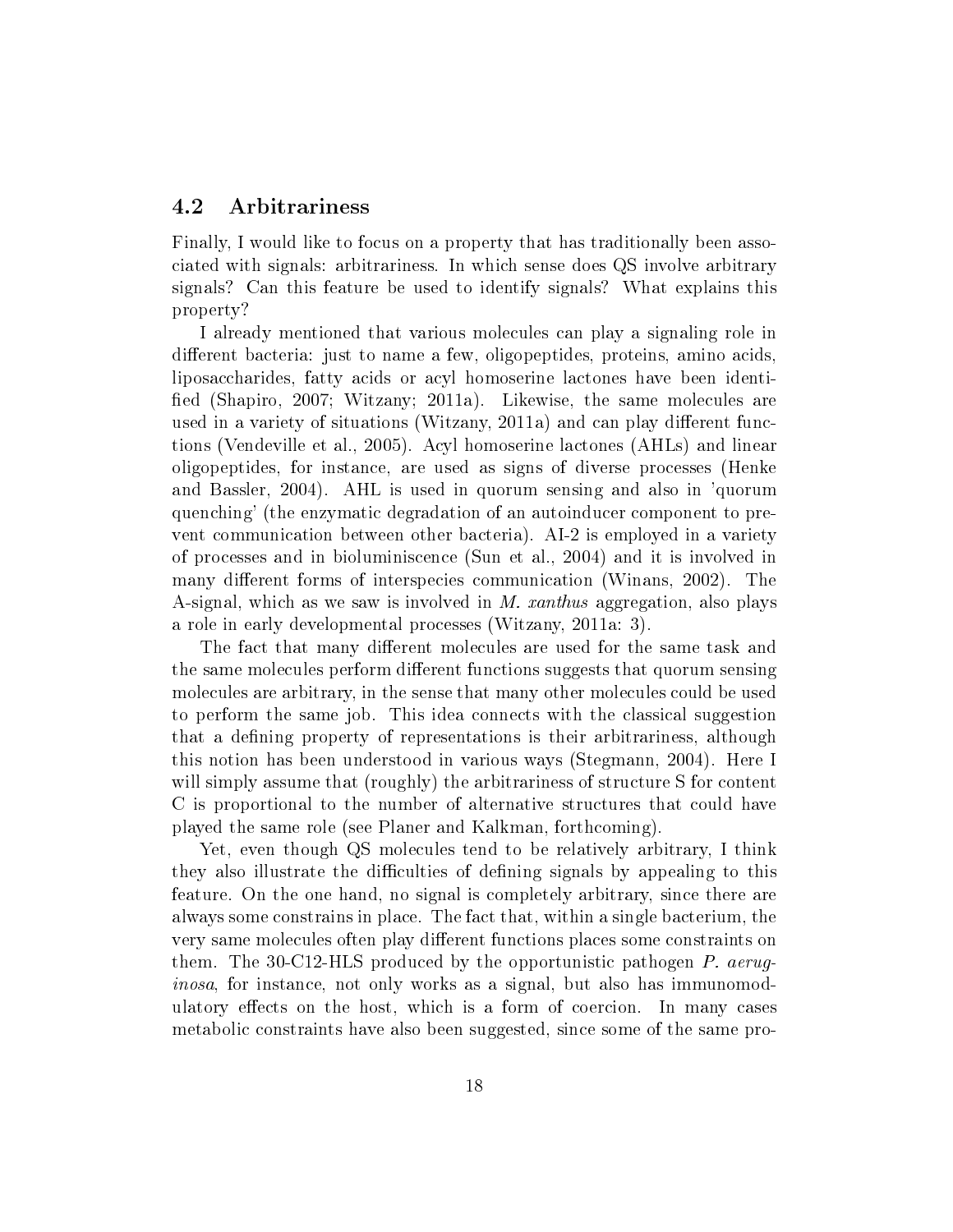cesses involved in quorum sensing also produce 'private goods' (Dandekar et al., 2012). Additionally, the avoidance of signal degradation and interference partly accounts for the variety of mechanisms and further constrains the type of molecules that can efficiently work as signals; for example, some protobacteria living in warm regions such as Ralstonia and Xanthomonas produce 3 OH-PAME and DSF molecules instead of AHLs because the former is more heat-stable than the later. Thus, although it is certainly true that autoinducers tend to be relatively arbitrary, the set of alternative molecules that could have played the same role is always constrained by different factors (cost, multiple functions, noise, degradation,...)

On the other hand, although the available evidence suggests that signals can adopt different forms, the same is probably true of many non-signaling interactions such as cues, coercive states or virulence factors. For example, different molecules and strategies can be used to coerce or attack another species (consider, for instance, the long list of virulence factors  $P$ . aeruginosa can produce  $-$  see. Moradali et al., 2017.) Therefore, despite the fact that signals tend to be arbitrary, it is unclear that some interpretation of this notion captures a distinctive aspect of QS that distinguishes it from cues, coercive states and other phenomena. After all, QS molecules are only party abritrary, as are some non-communicative interactions. In any case, bacteria illustrate some of the difficulties with this claim.<sup>6</sup>

Finally, note an interesting connection between Minimalism and arbitrariness: if signals are minimal causes, this fact can partly explain why they tend to be arbitrary. Since the vehicle's intrinsic properties fail to play an important role in explaining receiver behavior, it is to be expected that vehicles of different types would be able to play the same communicative role. Thus, while it is unlikely that signals can be defined by their exhibiting a certain degree of arbitrariness, their special causal role can explain why they are likely to be relatively arbitrary.

# 5 Conclusions

The goal of this essay was to examine the fit between the evidence for bacterial communication and theoretical approaches to signaling. The first prelim-

 $6$ Obviously, a lot depends here on how 'arbitrary' is defined. In any event, my purpose is not to present a knock-down argument, but only to highlight some difficulties related to a popular way of understanding this notion.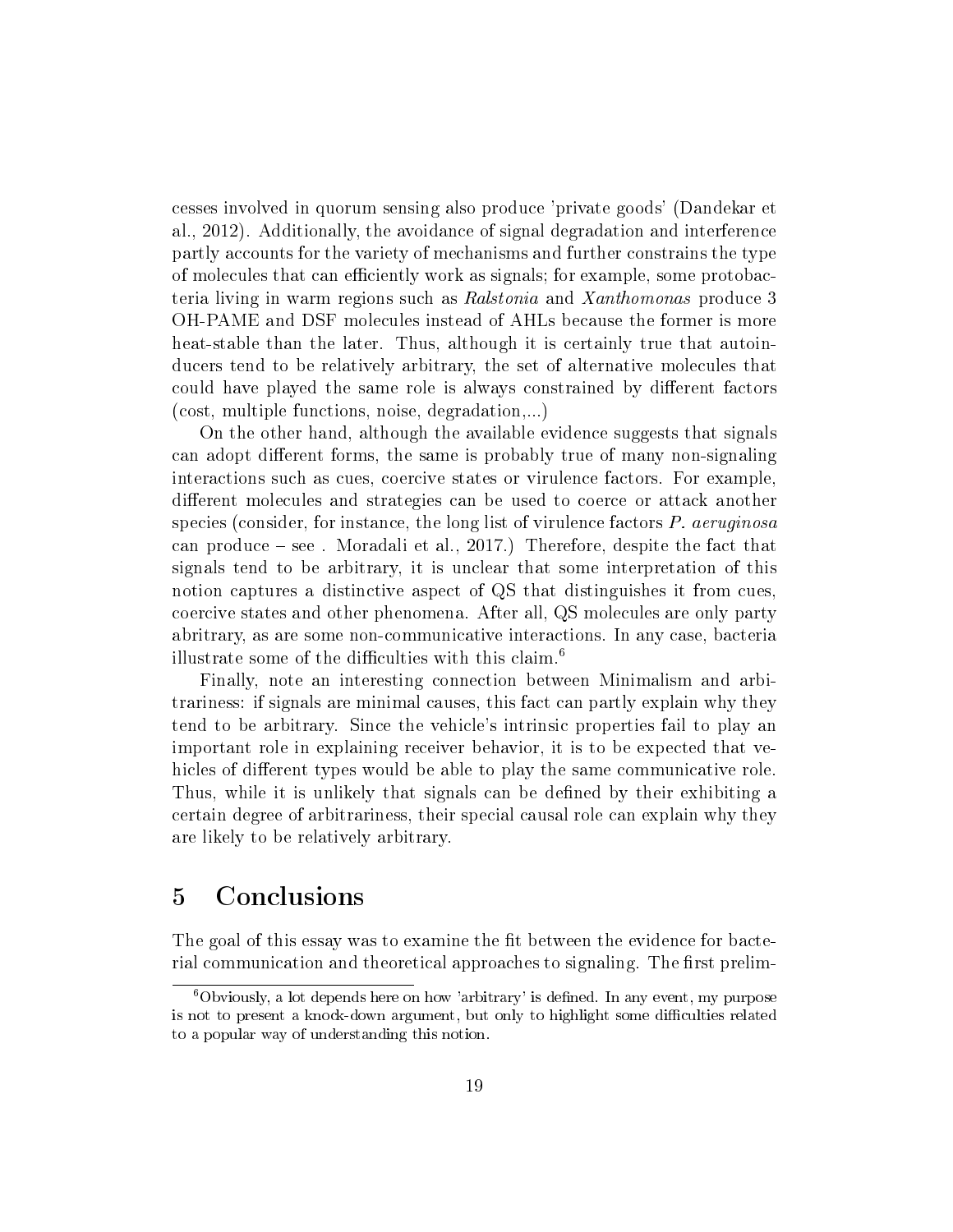inary conclusion is that quorum sensing probably is an instance of full-blown communication. We saw that this interaction pattern between bacteria meets all standard requirements for a process to qualify as genuinely representational. Furthermore, this assumption contributes to an explanation of behavior, has some heuristic value and allows for misrepresentation. Consequently, the idea that bacteria engage in genuine communication by means of signals is not just a metaphor, but it is grounded in an independent theory of the nature of signals and our current understanding of these organisms.

Similarly, there are also important lessons to be learned for a general theory of signs. Microbial signaling fits pretty well with a teleological theory of signals. I argued that this case study supports the idea that cooperative sender-receiver systems are required and that they need to possess certain functions, although we discussed some potential difficulties. I also showed one way of avoiding an excessive liberalism supplements the standard approach with the idea that signals are minimal causes. Furthermore, I argued that even though signals tend to be arbitrary, it is not obvious that there is any sense of 'arbitrariness' that distinguishes signals from other phenomena.

Finally, let me point out that in this paper I mainly focused on one kind of interaction between bacteria, quorum sensing, but there are at least three other close interesting areas to explore. First, bacteria also seem to employ quorum sensing to communicate with plants and animals (Lowery et al., 2008). This idea might have potential implications for other philosophical claims, such as the suggestion that microbiota 'extend our minds' (Boem et al. 2021). Secondly, it has been suggested that bacteria like B. subtillis communicate using electrical signals, which might have close analogies with neuronal communication by means of action potentials (Prindle et al. 2015; Beagle and Lockless, 2015). Thirdly, it has recently been shown that other organisms such as fungi also communicate via quorum sensing (Padder et al., 2018; Mehmood et al, 2019). Examining these interesting cases remains as work for future research.

### Acknowledgments

I would like to thank Xabier E. Barandiaran, Leonardo Bich, Mihnea Capraru, John Horden, Kepa Ruiz-Mirazo, Manolo Martínez, Alvaro Moreno, Samir Okasha, Ezequiel A. Di Paolo, Jon Umerez, Miguel Ángel Sebastián, Nicholas Shea and the audiences at the ISHPSSB conference in Oslo (2019) and IAS-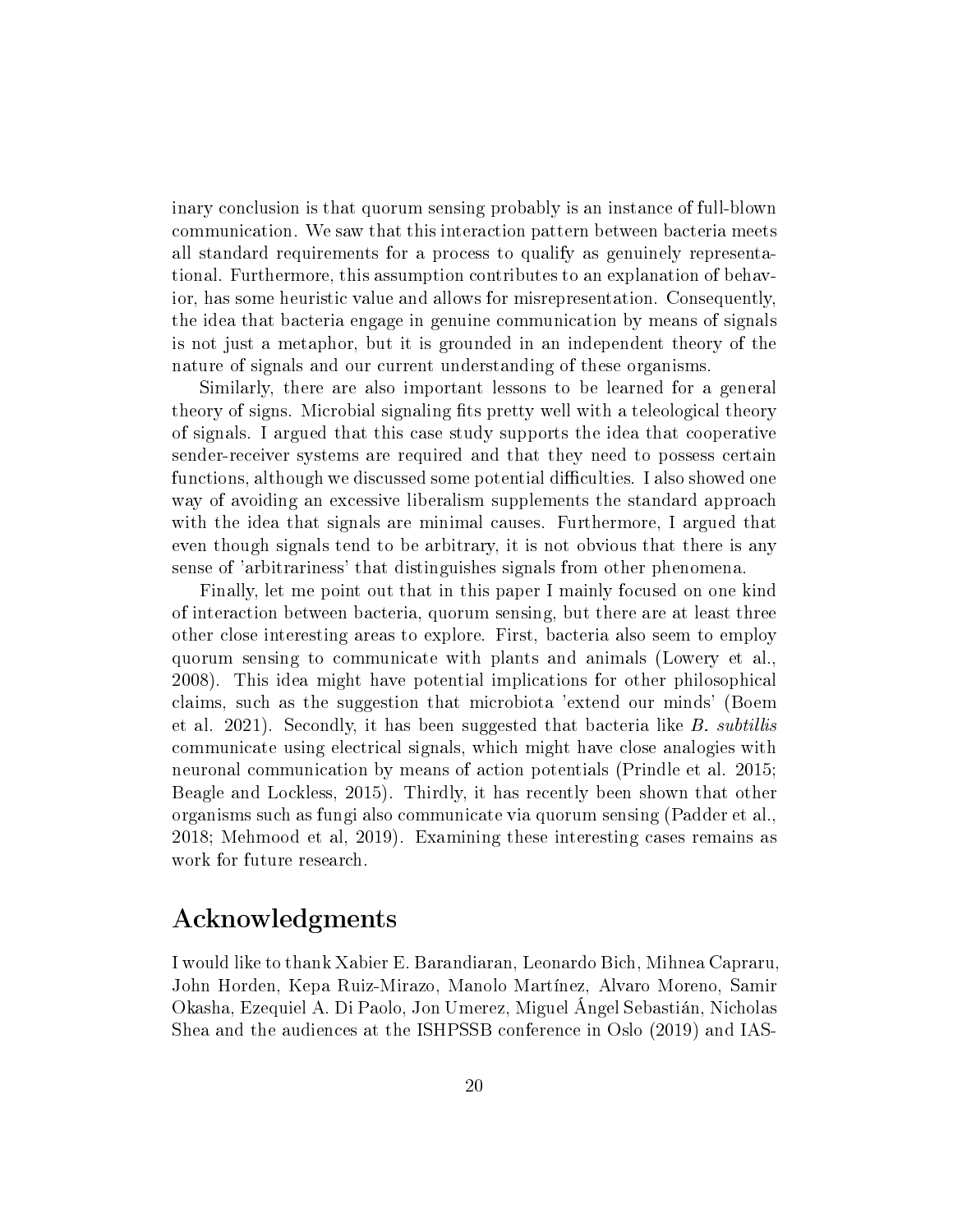Research Group Seminar (2020) at the University of the Basque Country. Financial support was provided by the MICIU project 'Varieties of Information' (PGC2018-101425-B-I00).

## References

Artiga, M. (forthcoming). Signals are minimal causes. Synthese.

- Baluska, F. and Ninkovic, V., editors (2010). Plant Communication from an Ecological Perspective. Signaling and Communication in Plants. Springer-Verlag, Berlin Heidelberg.
- Barlow, M. (2009). What antimicrobial resistance has taught us about horizontal gene transfer. Methods in Molecular Biology, 532:397-411.
- Beagle, S. D. and Lockless, S. W. (2015). Electrical signalling goes bacterial.  $Nature, 527(7576):44–145.$
- Bich, L. and Frick, R. (2018). Synthetic modelling of biological communication: A theoretical and operational framework for the investigation of minimal life and cognition. Complex Systems,  $27(3):267-287$ .
- Boem, F., Ferretti, G., and Zipoli Caiani, S. (2021). Out of our skull, in our skin: the Microbiota-Gut-Brain axis and the Extended Cognition Thesis. Biology & Philosophy,  $36(2)$ :14.
- Bruger, E. L., Snyder, D. J., Cooper, V. S., and Waters, C. M. (2021). Quorum sensing provides a molecular mechanism for evolution to tune and maintain investment in cooperation. The ISME Journal,  $15(4)$ :1236-1247. Number: 4 Publisher: Nature Publishing Group.
- Bruger, E. L. and Waters, C. M. (2016). Bacterial Quorum Sensing Stabilizes Cooperation by Optimizing Growth Strategies. Applied and Environmental  $Microbiology, 82(22):6498-6506.$
- Burge, T. (2010). *Origins of Objectivity*. Oxford University Press.
- Butlin, P. (forthcoming). Representation and the active consumer. *Synthese*, pages  $1-18$ .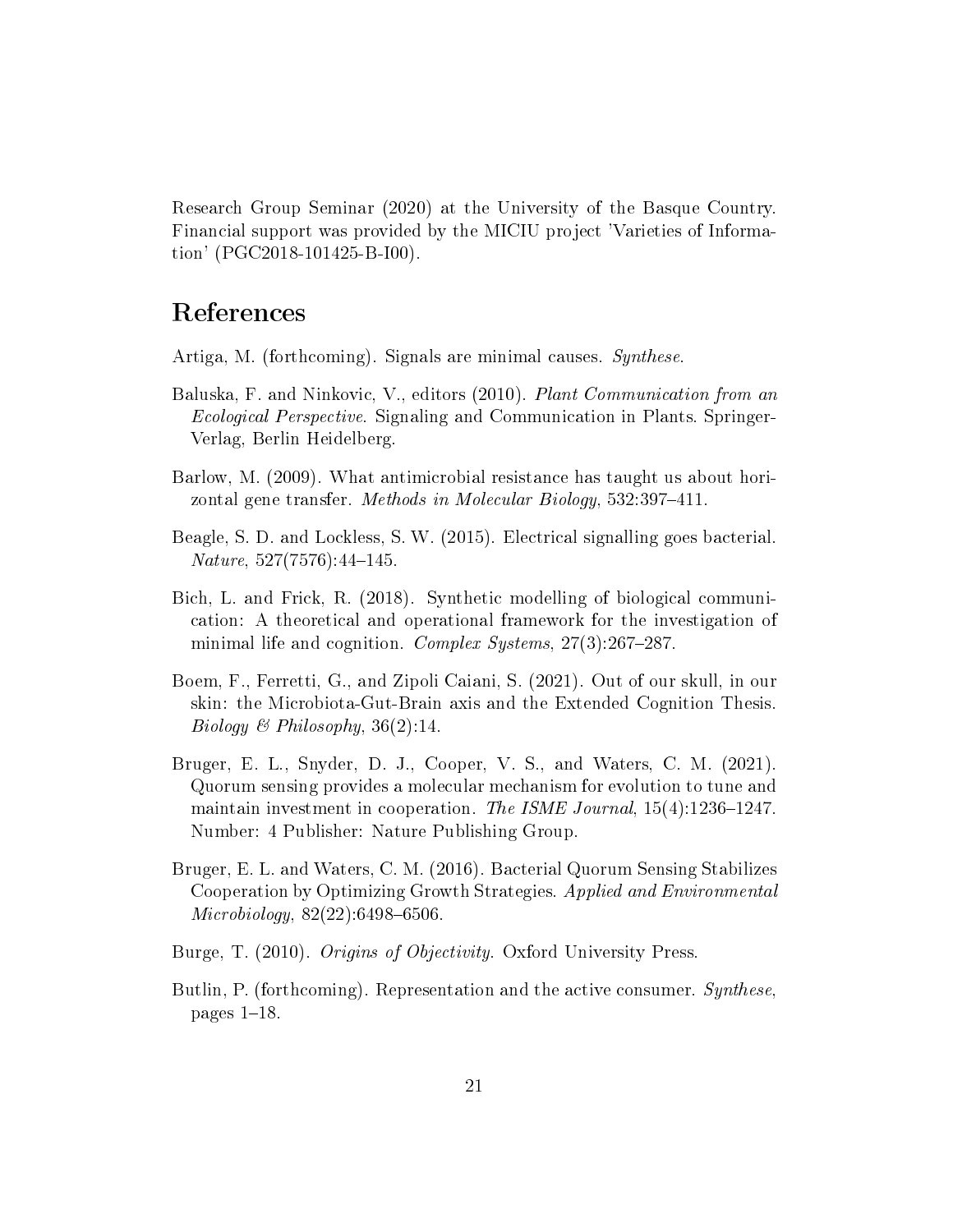- Cao, R. (2012). A teleosemantic approach to information in the brain. Biology and Philosophy,  $27(1):49-71$ .
- Claessen, D., Rozen, D. E., Kuipers, O. P., S $\tilde{A}$ žgaard-Andersen, L., and van Wezel, G. P. (2014). Bacterial solutions to multicellularity: a tale of biofilms, filaments and fruiting bodies. Nature Reviews Microbiology,  $12(2):115-124.$  Number: 2 Publisher: Nature Publishing Group.
- Clarke, E.  $(2016)$ . Levels of selection in biofilms: Multispecies biofilms are not evolutionary individuals. Biology and Philosophy,  $31(2):191-212$ .
- Dandekar, A. A., Chugani, S., and Greenberg, E. P. (2012). Bacterial quorum sensing and metabolic incentives to cooperate. Science (New York, N.Y.),  $338(6104):264-266.$
- Dessaux, Y. and Faure, D. (2018). Quorum Sensing and Quorum Quenching in Agrobacterium: A "Go/No Go System"? Genes, 9(4).
- Diggle, S., Gardner, A., West, S., and Griffin, A. (2007a). Evolutionary theory of bacterial quorum sensing: when is a signal not a signal? Philosophical Transactions of the Royal Society B,  $362(1483):1241-9$ .
- Diggle, S. P., Gardner, A., West, S. A., and Griffin, A. S.  $(2007b)$ . Evolutionary theory of bacterial quorum sensing: when is a signal not a signal? Philosophical Transactions of the Royal Society B: Biological Sci $ences, 362(1483):1241-1249.$
- Dunn;, A. K. and Handelsman, J. (2002). Toward an understanding of microbial communities through analysis of communication networks. Antonie van Leeuwenhoek,  $30(4):565-274$ .
- Dworkin, M. and Kaiser, D. (1985). Cell interactions in myxobacterial growth and development. Science, 230:18-24.
- Ereshefsky, M. and Pedroso, M. (2013). Biological Individuality: The Case of Biofilms. *Biology and Philosophy*, 28(2):331-349. Publisher: Springer Verlag.
- Faure, Y. D. E. C. D. (2011). Quorum sensing and quorum quenching in soil ecosystems. In Witzany, G., editor, Biocommunication in Soil Microorganisms. Springer.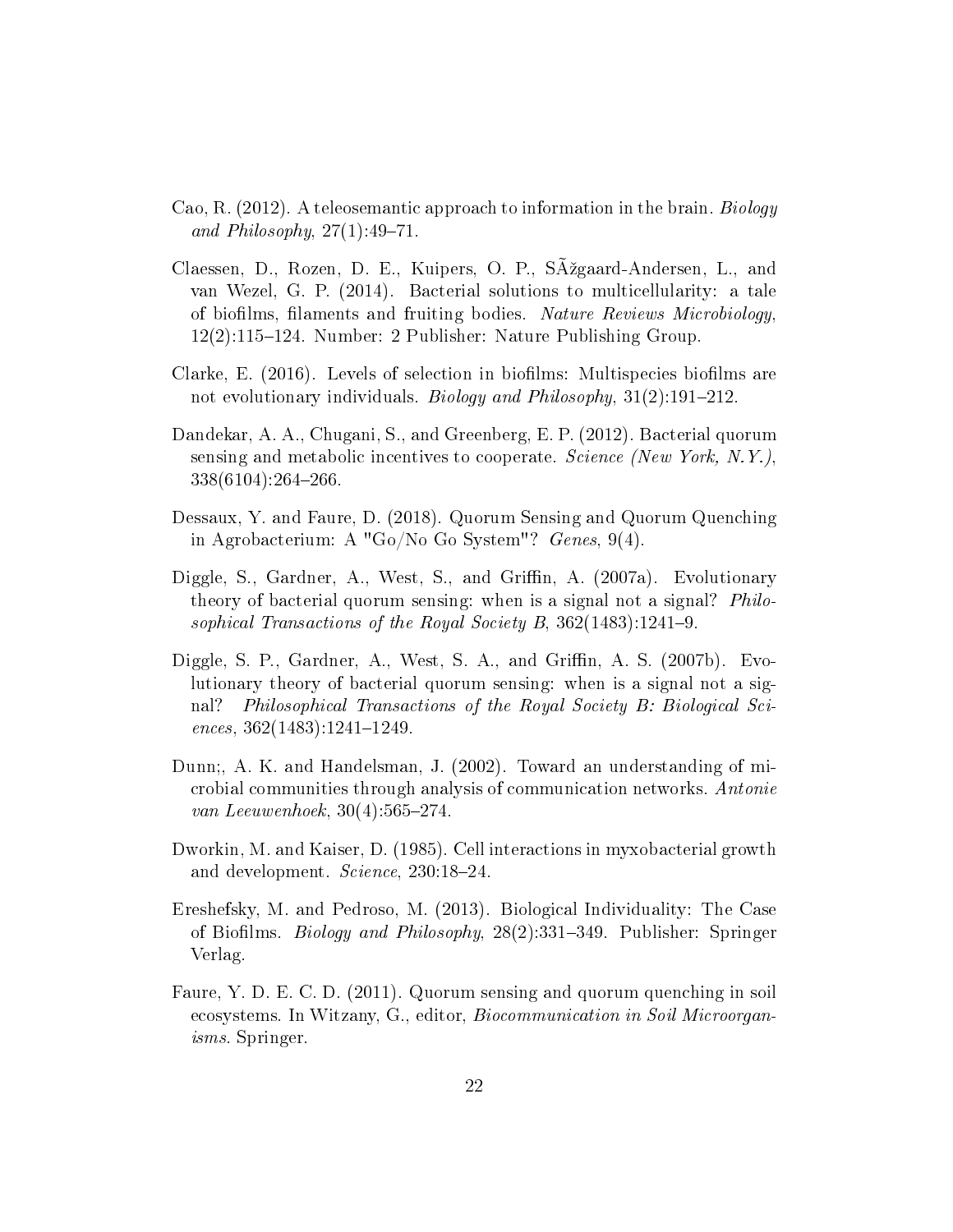- Foster, K. R. (2005). Hamiltonian Medicine: Why the Social Lives of Pathogens Matter. Science, 308(5726):1269–1270. Publisher: American Association for the Advancement of Science Section: Perspective.
- Franklin, L. R. (2007). Bacteria, sex, and systematics. Philosophy of Science,  $74(1):69-95.$
- Frederix, M. and Downie, A. J. (2011). Quorum sensing: regulating the regulators. Advances in Microbial Physiology,  $58:23-80$ .
- Gallio, M., Sturgill, G., Rather, P., and Kylsten, P. (2002). A conserved mechanism for extracellular signaling in eukaryotes and prokaryotes. Proceedings of the National Academy of Sciences,  $99(19):12208-12213$ . Publisher: National Academy of Sciences Section: Biological Sciences.
- Garson, J. (2013). The Functional Sense of Mechanism. Philosophy of Science,  $80(3):317-333$ .
- Glennan, S. (2017). The New Mechanical Philosophy. Oxford University Press.
- Gyles, C. and Boerlin, P. (2014). Horizontally transferred genetic elements and their role in pathogenesis of bacterial disease. Veterinary Pathology,  $51(2):328-40.$
- Haddock, S. H., Moline, M. A., and Case, J. F. (2010). Bioluminescence in the Sea. Annual Review of Marine Science,  $2(1)$ :443-493. eprint: https://doi.org/10.1146/annurev-marine-120308-081028.
- Henke, J. and Bassler, B. (2004). Bacterial social engagements. Trends in  $Cell Biology, 14(11):648-656.$
- Hughes, D. T. and Sperandio, V. (2008). Inter-kingdom signalling: communication between bacteria and their hosts. Nature Reviews Microbiology, 6(2):111–120. Number: 2 Publisher: Nature Publishing Group.
- Husnik, F. and McCutcheon, J. (2017). Functional horizontal gene transfer from bacteria to eukaryotes. Nature Review Microbiology,  $16(2)$ :67-79.
- Ismail, A. S., Valastyan, J. S., and Bassler, B. L. A. (2016). Host- produced autoinducer-2 mimic activates bacterial quorum sensing. Cell Host  $Microbe, 19(4):470-480.$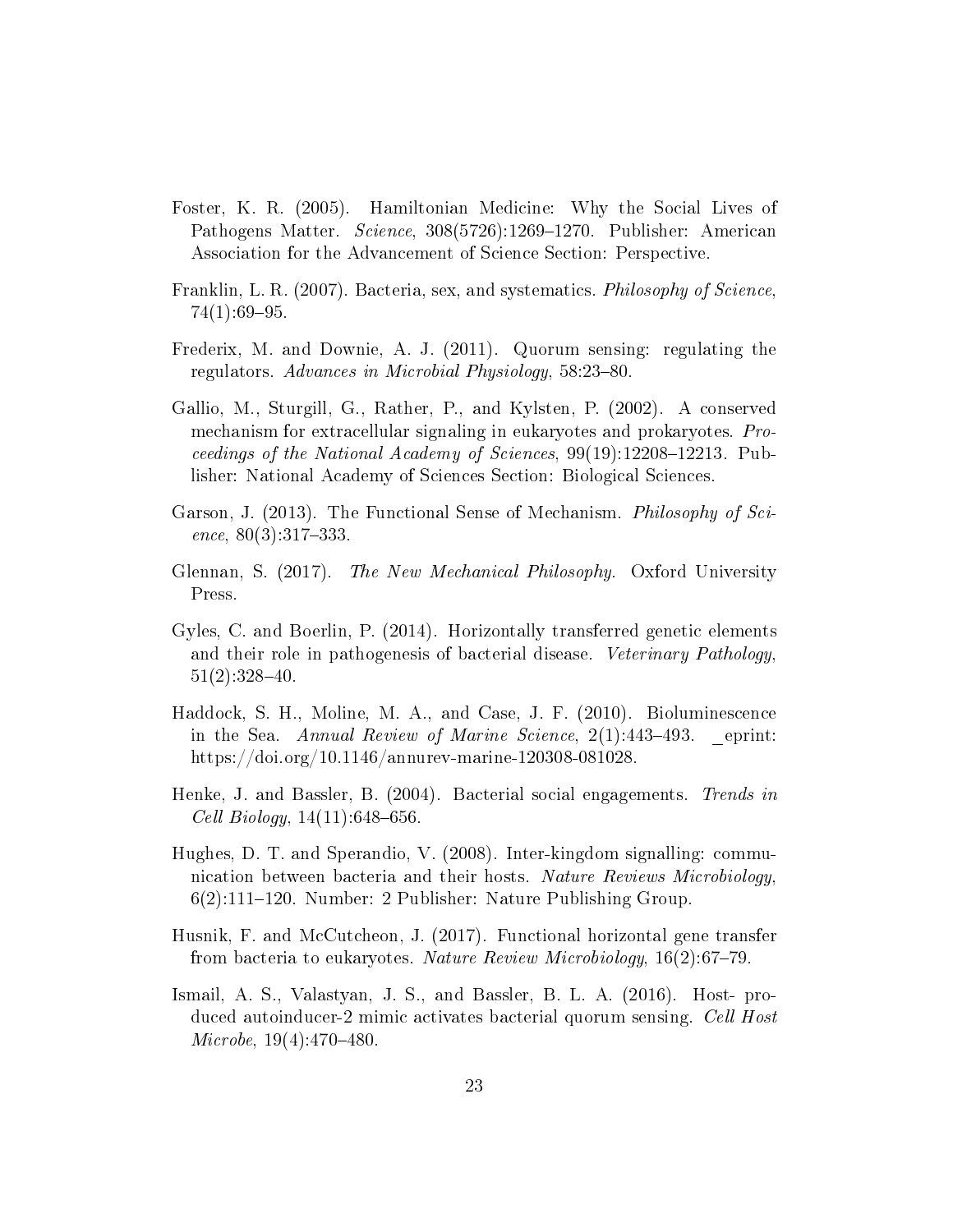- Jemielita, M., Wingreen, N. S., and Bassler, B. L. (2018). Quorum sensing controls Vibrio cholerae multicellular aggregate formation. eLife, 7:e42057. Publisher: eLife Sciences Publications, Ltd.
- José Muñoz-Dorado, Marcos-Torres, F. J., García-Bravo, E., Moraleda-Muñoz, A., and Pérez, J. (2016). Myxobacteria: Moving, Killing, Feeding, and Surviving Together. Frontiers in Microbiology, 7. Publisher: Frontiers.
- Kaiser, D. (2004). Signaling in myxobacteria. Annual Review of Microbiology, 58:75-98.
- Keller, L. and Surette, M. G. (2006). Communication in bacteria: an ecological and evolutionary perspective. Nature Reviews. Microbiology, 4(4):249 258.
- Kolenbrander, P. E., Andersen, R. N., Blehert, D. S., Egland, P. G., Foster, J. S., and Palmer, R. J. (2002). Communication among oral bacteria. Microbiology and Molecular Biology Reviews,  $66(3):486-505$ .
- Kolter, R. and Greenberg, E. P.  $(2006)$ . The superficial life of microbes.  $Nature, 441:300-302.$
- Lang, J. and Faure, D. (2014). Functions and regulation of quorum-sensing in Agrobacterium tumefaciens. Frontiers in Plant Science, 5:14.
- Lee, J. and Zhang, L. (2015). The hierarchy quorum sensing network in Pseudomonas aeruginosa. Protein & Cell,  $6(1):26-41$ .
- Ley, R. E., Hamady, M., Lozupone, C., Turnbaugh, P. J., Ramey, R. R., Bircher, J. S., Schlegel, M. L., Tammy, Schrenzel, A. T. M. D., Knight, R., and Gordon, J. I. (2008). Evolution of mammals and their gut microbes.  $Science, 320(5883):1647-1651.$
- Lowery, C. A., Dickerson, T. J., and Janda, K. D. (2008). Interspecies and interkingdom communication mediated by bacterial quorum sensing. Chem*ical Society Reviews,*  $37(7)$ :1337-1346.
- Lyon, P. (2007). From quorum to cooperation: lessons from bacterial sociality for evolutionary theory. Studies in History and Philosophy of Biological and Biomedical Sciences, 38:820-833.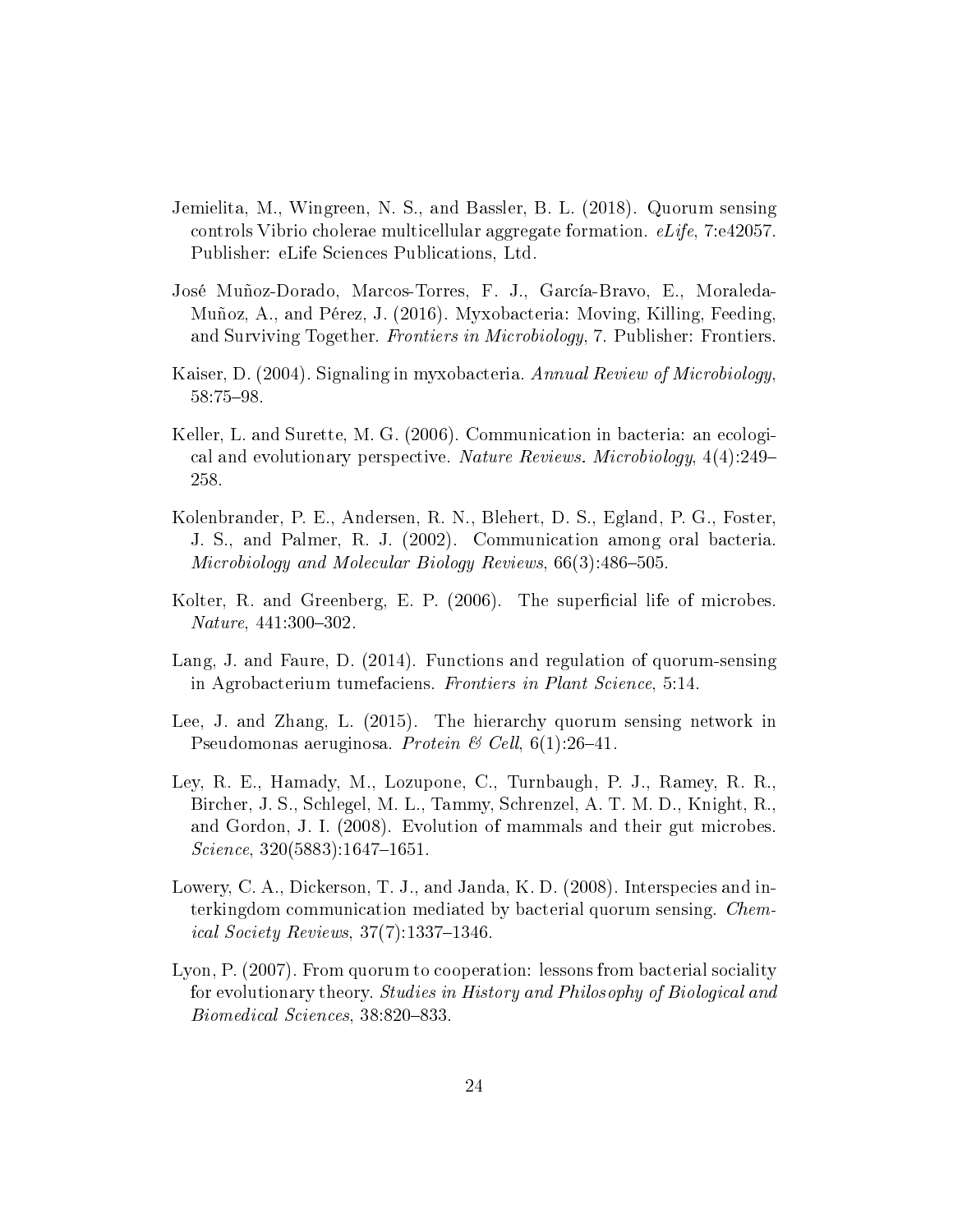- Machamer, P., Darden, L., and Craver, C. F. (2000). Thinking About Mechanisms. Philosophy of Science,  $67(1)$ :1-25. Publisher: University of Chicago Press.
- Maier, J. (2020). Abilities. In Stanford Encyclopedia of Philosophy, Winter 2020 Edition.
- Maróti, G. and Kondorosi, E. (2014). Nitrogen-fixing rhizobium-legume symbiosis: arepolyploidy and host peptide-governed symbiont differentiation general principles of endosymbiosis? Frontiers in Microbiology,  $5:1-6$ .
- Maynard-Smith, J. and Harper, D. (2003). Animal Signals. Oxford Series in Ecology and Evolution.
- McAnulla, C., Edwards, A., Sanchez-Contreras, M., Sawers, R. G., and Downie, J. A. (2007). Quorum-sensing-regulated transcriptional initiation of plasmid transfer and replication genes in Rhizobium leguminosarum biovar viciae. *Microbiology (Reading, England)*, 153(Pt 7):2074–2082.
- Mehmood, A., Liu, G., Wang, X., Meng, G., Wang, C., and Liu, Y. (2019). Fungal Quorum-Sensing Molecules and Inhibitors with Potential Antifungal Activity: A Review. Molecules, 24(10).
- Miller, D. and Lamont, B. (2019). Oral Mucosal Immunity and Microbiome, chapter Signaling Systems in Oral Bacteria, pages 27–44. Springer.
- Miller, M. and Bassler, B. (2001). Quorum sensing in bacteria. Annual Review of Microbiology, 55:165-99.
- Millikan, R. G. (1984). Language, Thought and Other Biological Categories. The MIT Press.
- Miyashiro, T. and Ruby, E. G. (2012). Shedding light on bioluminescence regulation in Vibrio fischeri. Molecular Microbiology,  $84(5)$ :795-806.
- Moradali, M. F., Ghods, S., and Rehm, B. H. A. (2017). Pseudomonas aeruginosa Lifestyle: A Paradigm for Adaptation, Survival, and Persistence. Frontiers in Cellular and Infection Microbiology, 7. Publisher: Frontiers.
- Mukherjee, S. and Bassler, B. (2019). Bacterial quorum sensing in complex and dynamically changing environments. Nature Reviews Microbiology,  $17(6):371-382.$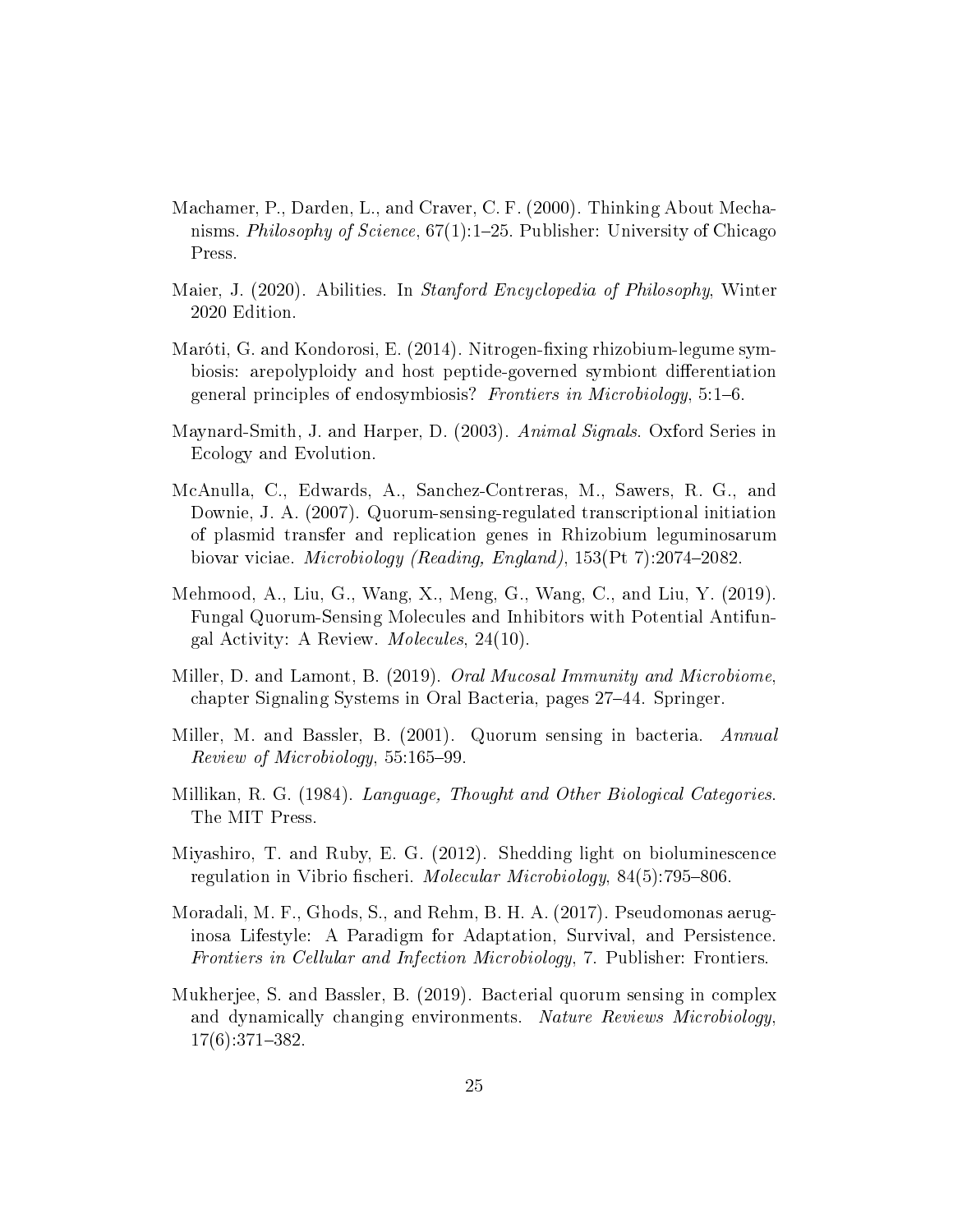- Murray, J. (2011). Invasion by invitation: Rhizobial infection in legumes. Molecular Plant-Microbe Interactions,  $24(6)$ :583-606.
- Neander, K. (1995). Misrepresenting & Malfunctioning. Philosophical Stud $ies, 79:109-141.$
- Neander, K. (2017). A Mark of the Mental. MIT Press.
- Norman, A., Hansen, L. H., and Sørensen, S. J. (2009). Conjugative plasmids: vessels of the communal gene pool. Philos Trans R Soc Lond B Biol Sci.,  $364(1527):2275-89.$
- Oldroyd, G. (2013). Evolving perceptual categories. Nature Reviews Mico $biology, 11:252 - 263.$
- O'Malley, M. (2014). Philosophy of Microbiology. Cambridge University Press.
- O'Malley, M. E. P. (2020). Philosophy of microbiology. Stanford Encyclopedia of Philosophy.
- Pacheco, J. M., Vasconcelos, V. V., Santos, F. C., and Skyrms, B. (2015). Coevolutionary Dynamics of Collective Action with Signaling for a Quorum. PLOS Computational Biology, 11(2):e1004101. Publisher: Public Library of Science.
- Padder, S. A., Prasad, R., and Shah, A. H. (2018). Quorum sensing: A less known mode of communication among fungi. Microbiological Research, 210:51-58.
- Papenfort, K. and Bassler, B. L. (2016). Quorum sensing signal-response systems in gram-negative bacteria. Microbiological Research, 14(9):576 88.
- Papineau, D. (1984). Representation and explanation. Philosophy of Science,  $5(4):550-572.$
- Parke, E. (2013). What could arsenic bacteria teach us about life? Biology and Philosophy,  $82(2):205-218$ .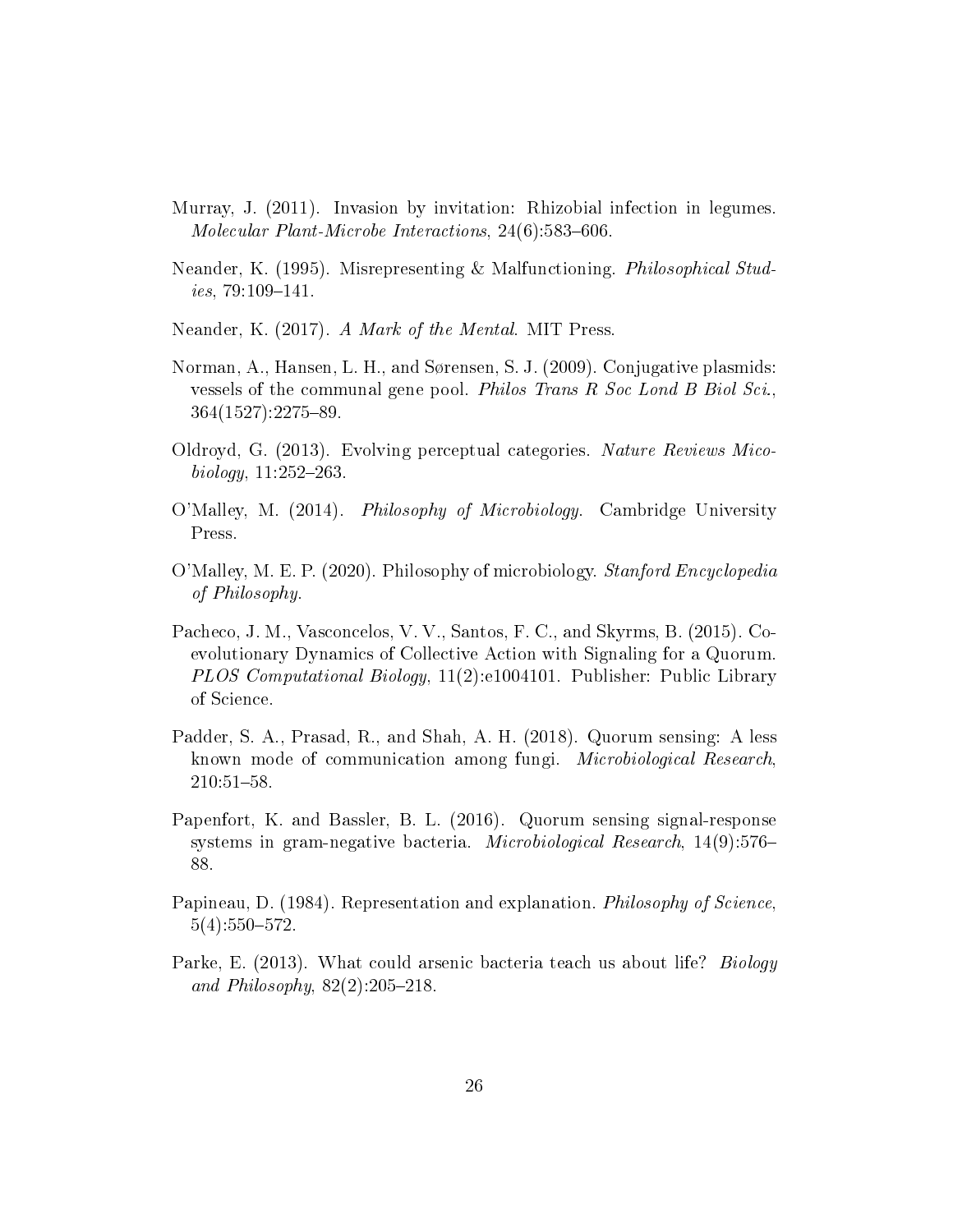- Pesci, E. C., Pearson, J. P., Seed, P. C., and Iglewski, B. H. (1997). Regulation of las and rhl quorum sensing in pseudomonas aeruginosa. Journal of  $Bacteriology, 179:3127-3132.$
- Planer, R. J. and Kalkman, D. (forthcoming). Arbitrary Signals and Cognitive Complexity. British Journal for the Philosophy of Science, page axz018.
- Popat, R., Pollitt, E. J. G., Harrison, F., Naghra, H., Hong, K.-W., Chan, K.-G., Griffin, A. S., Williams, P., Brown, S. P., West, S. A., and Diggle, S. P. (2015). Conflict of interest and signal interference lead to the breakdown of honest signaling.  $Evolution$ ,  $69(9):2371-2383$ . eprint: https://onlinelibrary.wiley.com/doi/pdf/10.1111/evo.12751.
- Prindle, A., Liu, J., Asally, M., and S. Ly, J. García-Ojalvo, G. M. S. (2015). Ion channels enable electrical communication in bacterial communities.  $Nature, 527(59):59-63.$
- Ramsey, W. (2007). Representation Reconsidered. Cambridge University Press.
- Redfield, R.  $(2002)$ . Is quorum sensing a side effect of diffusion sensing? Trends in Microbiology,  $10(8):365-370$ .
- Rezzonico, F. and Duffy, B.  $(2008)$ . Lack of genomic evidence of AI-2 receptors suggests a non-quorum sensing role for luxS in most bacteria. BMC microbiology, 8:154.
- Rupert, R. (1996). Lessons from a cooperative, bacterial-animal association: the vibrio fischeri-euprymna scolopes light organ symbiosis. Annual Review of Microbiology,  $50:591-624$ .
- Sanchez-Contreras, M., Bauer, W. D., Gao, M., Robinson, J. B., and Allan Downie, J. (2007). Quorum-sensing regulation in rhizobia and its role in symbiotic interactions with legumes. Philosophical Transactions of the Royal Society B: Biological Sciences,  $362(1483):1149-1163$ . Publisher: Royal Society.
- Schuster, M. and Greenberg, E. P. (2006). A network of networks: Quorumsensing gene regulation in pseudomonas aeruginosa. International Journal of Medical Microbiology,  $296(2-3)$ :73-81.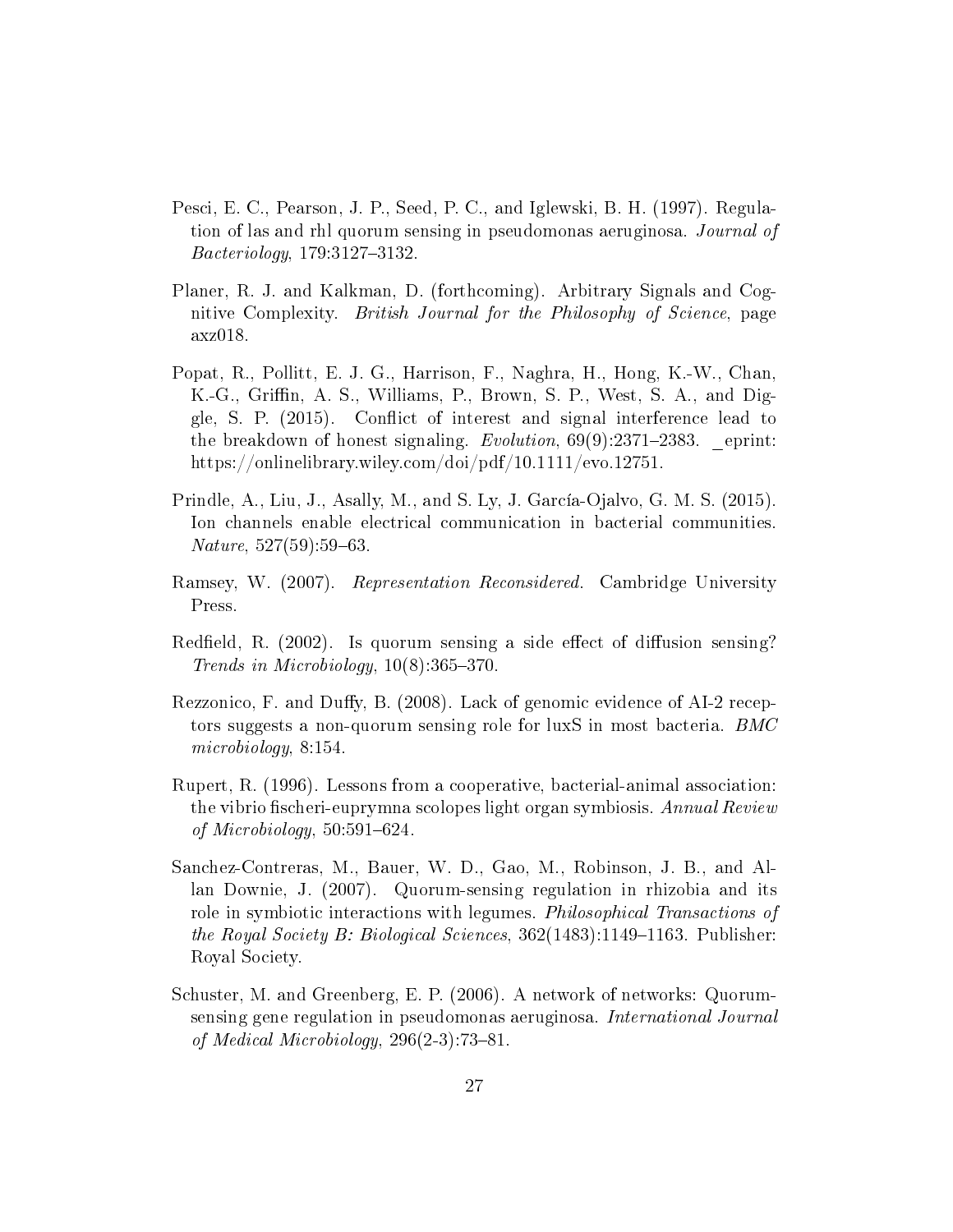- Seyfarth, R. M., Cheney, D. L., and Marler, P. (1980). Vervet monkey alarm calls: Semantic communication in a free-ranging primate. Animal Behaviour,  $28(4):1070-1094$ .
- Shapiro, J. A. (1988). Bacteria as multicellular organisms. Scientific Amer $ican, 256:82-89.$
- Shapiro, J. A. (2007). Bacteria are small but not stupid: Cognition, natural genetic engineering and socio-bacteriology. Studies in History and Philosophy of Science Part C,  $38.807 - 819$ .
- Shulte, P. (2015). Perceptual representations: A teleosemantic answer to the breadth-of-application problem. Biology and Philosophy,  $31(1)$ :119–136.
- Skyrms, B. (2010). Signals: Evolution, Learning, and Information. Oxford University Press.
- Smith, J., Fratamico, P., and Yan, X. (2011). Eavesdropping by bacteria: The role of sdia in escherichia coli and salmonella enterica serovar typhimurium quorum sensing. Foodborne Pathogens and Disease,  $8(2)$ :169-78.
- Soucy, S., Huang, J., and Gogarten, J. (2015). Horizontal gene transfer: building the web of life. *Nature Reviews Genetics*,  $16(8)$ :472–82.
- Spormann, A. M. (1999). Gliding Motility in Bacteria: Insights from Studies of Myxococcus xanthus. Microbiology and Molecular Biology Reviews,  $63(3):621-641.$
- Stacy, A. R., Diggle, S. P., and Whiteley, M. (2012). Rules of engagement: defining bacterial communication. Current Opinion in Microbiology,  $15(2):155-161.$
- Stegmann, U. (2009). A consumer based teleosemantics for animal signals. Philosophy of Science, 76(5).
- Stegmann, U. E. (2004). The Arbitrariness of the Genetic Code. Biology and Philosophy,  $19(2):205-222$ . Publisher: Springer Netherlands.
- Sterelny, K. (1995). Basic Minds. Philosophical Perspectives, 9, AI, Connectionism and Philosophical Psychology: 251–270.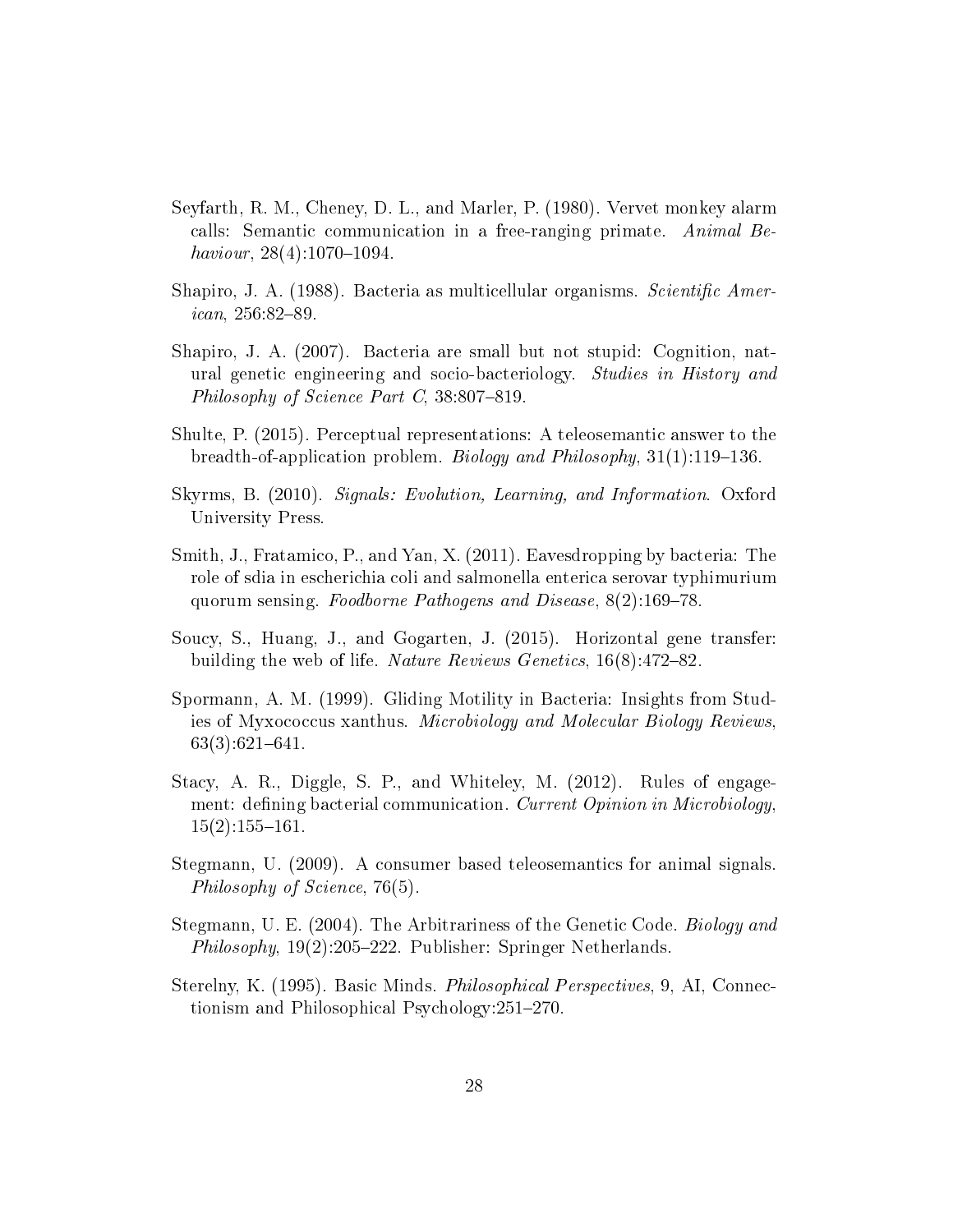- Straight, P. D. and Kolter, R. (2009). Interspecies chemical communication in bacterial development. Annual Review of Microbiology,  $63:99-118$ .
- Sun, J., Daniel, R., Wagner-Doebler, I., and Zeng, A. (2004). Is autoinducer-2 a universal signal for interspecies communication: a comparative genomic and phylogenetic analysis of the synthesis and signal transduction pathways. BMC Evolutionary Biology, 4(36).
- Velicer, G. J. (2003). Social strife in the microbial world. Trends in Micro $biology, 11(7):330-337.$
- Velicer, G. J., Kroos, L., and Lenski, R. E. (2000). Developmental cheating in the social bacterium Myxococcus xanthus. Nature,  $404(6778):598-601$ . Number: 6778 Publisher: Nature Publishing Group.
- von Frisch, K. R. (1927). Aus dem Leben der Bienen. Springer Verlag Berlinss.
- Waters, C. M. and Bassler, B. L. (2005). Quorum sensing: cell-to-cell communication in bacteria. Annual Review of Cell and Developmental Biology, 21:319-346.
- West, S. A., Diggle, S. P., Buckling, A., Gardner, A., and Grif fin, A. S. (2007). The Social Lives of Microbes. Annual Review of Ecology, Evolution, and Systematics,  $38(1):53-77$ . eprint: https://doi.org/10.1146/annurev.ecolsys.38.091206.095740.
- Whiteley, M., Diggle, S. P., and Greenberg, E. P. (2017). Progress in and promise of bacterial quorum sensing research.  $Nature, 551(7680):313-320$ . Number: 7680 Publisher: Nature Publishing Group.
- Winans, S. C. (2002). Bacterial esperanto. Nature Structural Biology,  $9(2):83-84.$
- Witzany, G. (2011a). Introduction: Key level in biocummunication of bacteria. In Witzany, G., editor, Biocommunication in Soil Microorganisms. Springer.
- Witzany, G. (2011b). Why communication of soil microorganisms? In Witzany, G., editor, Biocommunication in Soil Microorganisms. Springer.